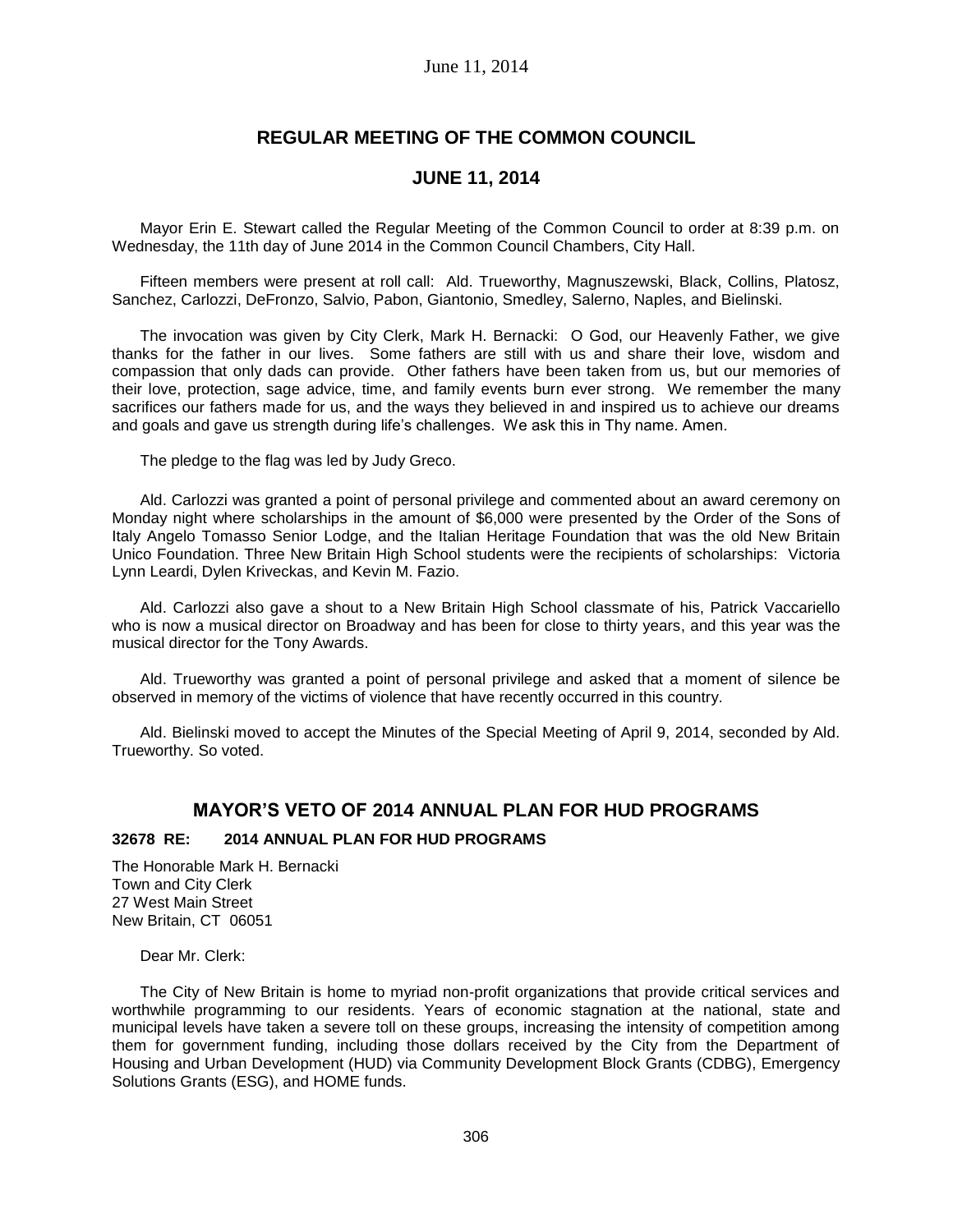The annual requests for funding always far exceed the dollars available for allocation, leaving the Commission on Community and Neighborhood Development (CCND) with the oftentimes arduous task of carefully scrutinizing each application, listening to testimony, and making recommendations on which organizations should be funded, and those that should not. Those recommendations are then transmitted to the Common Council for action. Last week, the Council authorized \$1,501,180 in CDBG, \$489,829 in HOME funds, and \$129,876 in ESG (attached).

I do have reservations about the manner in which organizations are ultimately selected, particularly for CDBG funds. The purpose of the CDBG is either to help nascent service providers get off the ground, or to help existing ones expand the level of services they offer. The reality in New Britain is that we have continued to fund the same groups, year after year, without asking if what we are funding comports with these core tenets of CDBG. The truly sad result is that by doing so they have become dependent upon these dollars so that their continued existence is threatened without them. It creates a Catch-22 scenario for both CCND and the Council. But this is not the primary reason I write today.

On May 20, 2014, the City received a letter from the Director of Community Planning and Development for HUD in Connecticut, Gary Reisine, who stated the following:

For most cities receiving CDBG entitlement grants, there is an annual limit of 15% that can be spent on public services. This percentage limitation is applied against the most recent formula grant amount, plus the amount of program income received in the prior year. New Britain chose in 1984 to take advantage of a one-time exception that allowed cities that exceeded 15% in either 1982 or 1983 to continue to spend either the dollar amount or the percentage that was spent in one of those two years. New Britain spent \$445,432 in one of those years, and claimed the exception in 1984. The statute and regulations have allowed New Britain and similarly situated cities to continue to use that exception ever since.

Mr. Reisine went on to state that the 1984 exception was intended to help these cities transition to the 15% cap gradually. Simply put, New Britain has not done that. In recent years, the Council has continued to allocate funds according to the \$445,432 ceiling and made no appreciable effort to bring us closer to conformance with the 15% limit. This caught the attention of HUD back in 2008, prompting several communications with the two prior administrations, imploring them to begin bringing the City toward conformance. Until this year, there has been no substantial effort to do so, and our future receipt of CDBG funds has now been placed into jeopardy.

In 2013, under the previous administration, the Common Council awarded the full \$445,732, constituting 28% (13 points above the cap). This year, I had several conversations with Council leadership and the CCND about the need to bring us toward compliance. The recommendations CCND made to the Council would have brought us to 21% - a substantial step. The Council then added back \$52,000, bringing us up to 25%, as indicated in the attachment. While I acknowledge that this is a slight step in the right direction, I firmly believe that we must strive to make a better effort to reduce our percentage, and a three point reduction is simply not sufficient.

My final reservation concerns the manner in which the Council awards were adopted. On May 27th, the night before the Council was to act on these allocations, both caucuses met to discuss their priorities. At a point during these meetings, the leadership of the majority caucus informed their counterparts in the minority that they did not have any intention of taking-up the CDBG, HOME, and ESG allocations until the June 11th meeting, obviating the need for further negotiation between the caucuses at that time. The minority relied on this representation and adjourned for the evening, leaving their discussions incomplete. At the next night's Council meeting, the majority informed the minority (and myself) that they did, in fact, intend on acting upon these allocations mere moments before the meeting was called to order. At worst, this had the effect of disenfranchising six members of our Common Council. At best, it was a violation of the professional courtesy that has marked, and will continue to mark, our proceedings.

For the aforementioned reasons, and with all due respect to the Common Council of the City of New Britain, I hereby veto the 2014 Annual Plan for HUD Programs, as approved on May 28, 2014. It is my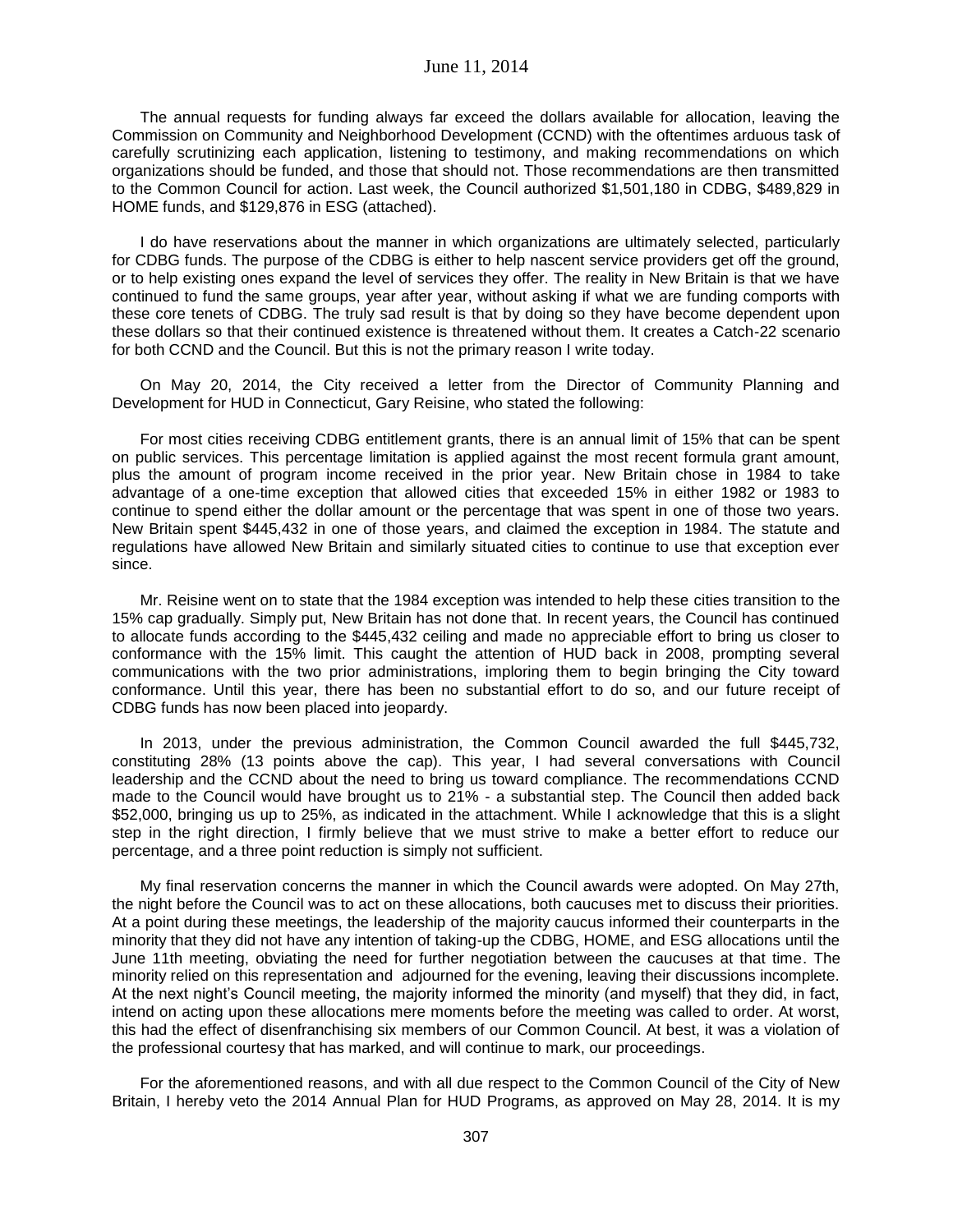June 11, 2014

sincere hope that this will allow for adequate discussions, both within and between the caucuses, and yield a plan that takes a more substantial step toward compliance with HUD regulations.

> Sincerely, Erin E. Stewart Mayor

Cc: Common Council

Gennaro Bizarro, Corporation Counsel Christopher Wolf, Acting Finance Director Kenneth Malinowski, Acting Director of Municipal Development

#### *(Attachments)*

#### Consolidated Plan for HUD Programs

#### 2014 Annual Plan

#### *As Amended, Approved May 28, 2014*

#### Community Development Block Grant Program

| No.                      | Applicant                                    | <b>Project Title</b>                          | Allocation  |
|--------------------------|----------------------------------------------|-----------------------------------------------|-------------|
| $\boldsymbol{2}$         | Dept. of Public Works                        | <b>Curb Ramp Construction</b>                 | \$75,000    |
| 5                        | City                                         | Clean & Lien                                  | \$27,944    |
| 6                        | City                                         | Spot Demolition                               | \$175,000   |
| $\overline{\mathcal{I}}$ | City                                         | Property Rehabilitation Program               | \$265,000   |
| 8                        | Rebuilding Together New Britain              | <b>Rebuilding Together</b>                    | \$70,000    |
| 11                       | City                                         | <b>Business Assistance Program</b>            | \$212,000   |
| 12                       | East Side NRZ                                | East Side NRZ                                 | \$5,000     |
|                          |                                              | General Management & Administration           | \$300,236   |
| $PS-1$                   | NB Health Department                         | Senior/Disabled Outreach Program              | \$14,000    |
| <b>PS-3</b>              | <b>NB Senior Center</b>                      | <b>Community Support Worker</b>               | \$10,500    |
| $PS-4$                   | <b>RSVP</b>                                  | <b>Senior Volunteer Services</b>              | \$8,000     |
| <b>PS-5</b>              | <b>CW Resources</b>                          | Homeowner Property Maintenance                | \$9,000     |
| PS-6                     | <b>HRA</b>                                   | Las Perlas Hispanas Senior Center             | \$10,000    |
| $PS-8$                   | <b>Citizens for Quality Sickle Cell Care</b> | Sensitize and Empower                         | \$9,000     |
| PS-9                     | NB Health Dept.                              | <b>Healthy Connections Program</b>            | \$9,000     |
| <b>PS-11</b>             | Boys & Girls Club                            | Project VIP                                   | \$9,000     |
| <b>PS-12</b>             | Boys & Girls Club                            | <b>Educational &amp; Cultural Enhancement</b> | \$19,000    |
| <b>PS-13</b>             | Boys & Girls Club                            | Camp Schade                                   | \$24,000    |
| <b>PS-14</b>             | Parks & Recreation Dept.                     | Every Kid Counts After-School Program         | \$29,000    |
| <b>PS-15</b>             | Gr. NB Teen Pregnancy Prevention             | <b>Education and Career Component</b>         | \$10,000    |
| <b>PS-16</b>             | <b>YWCA</b>                                  | <b>STRIVE</b>                                 | \$7,000     |
| <b>PS-17</b>             | <b>PAL</b>                                   | Football & Cheerleading                       | \$17,000    |
| <b>PS-18</b>             | PAL                                          | Summer Youth Program                          | \$16,000    |
| <b>PS-19</b>             | Warm the Children                            | Warm the Children                             | \$17,000    |
| <b>PS-20</b>             | <b>Consolidated School District</b>          | <b>Mentoring for Success</b>                  | \$8,000     |
| <b>PS-21</b>             | New Britain Football & Cheerleading          | Youth Football & Cheerleading Program         | \$17,000    |
| <b>PS-22</b>             | Alton Brooks Youth Basketball League         | Alton Brooks Outreach Program                 | \$6,000     |
| <b>PS-27</b>             | <b>Prudence Crandall Center</b>              | New Britain Intervention Program              | \$5,000     |
| <b>PS-28</b>             | <b>OIC</b>                                   | OIC Advocacy Program                          | \$10,000    |
| <b>PS-29</b>             | <b>Capital Workforce Partners</b>            | Youth Employment Engagement Specialist        | \$8,500     |
| <b>PS-30</b>             | <b>YWCA</b>                                  | Sexual Assault Crisis Service                 | \$9,000     |
| <b>PS-31</b>             | Human Rights & Opportunities                 | Fair Housing & Equal Opportunity              | \$8,000     |
| <b>PS-32</b>             | <b>HRA</b>                                   | Food and Resource Center                      | \$12,000    |
| <b>PS-34</b>             | Literacy Volunteers                          | <b>Community Literacy Tutoring</b>            | \$15,000    |
| <b>PS-35</b>             | <b>HRA</b>                                   | Polish Outreach                               | \$15,000    |
| <b>PS-36</b>             | Spanish Speaking Center                      | General Case Management & Nutrition           | \$15,000    |
| <b>PS-38</b>             | Friendship Service Center                    | <b>Overflow Shelter</b>                       | \$20,000    |
| <b>PS-39</b>             | <b>YMCA Southington</b>                      | <b>Special Needs Recreation</b>               | \$5,000     |
|                          |                                              | <b>CDBG Total</b>                             | \$1,501,180 |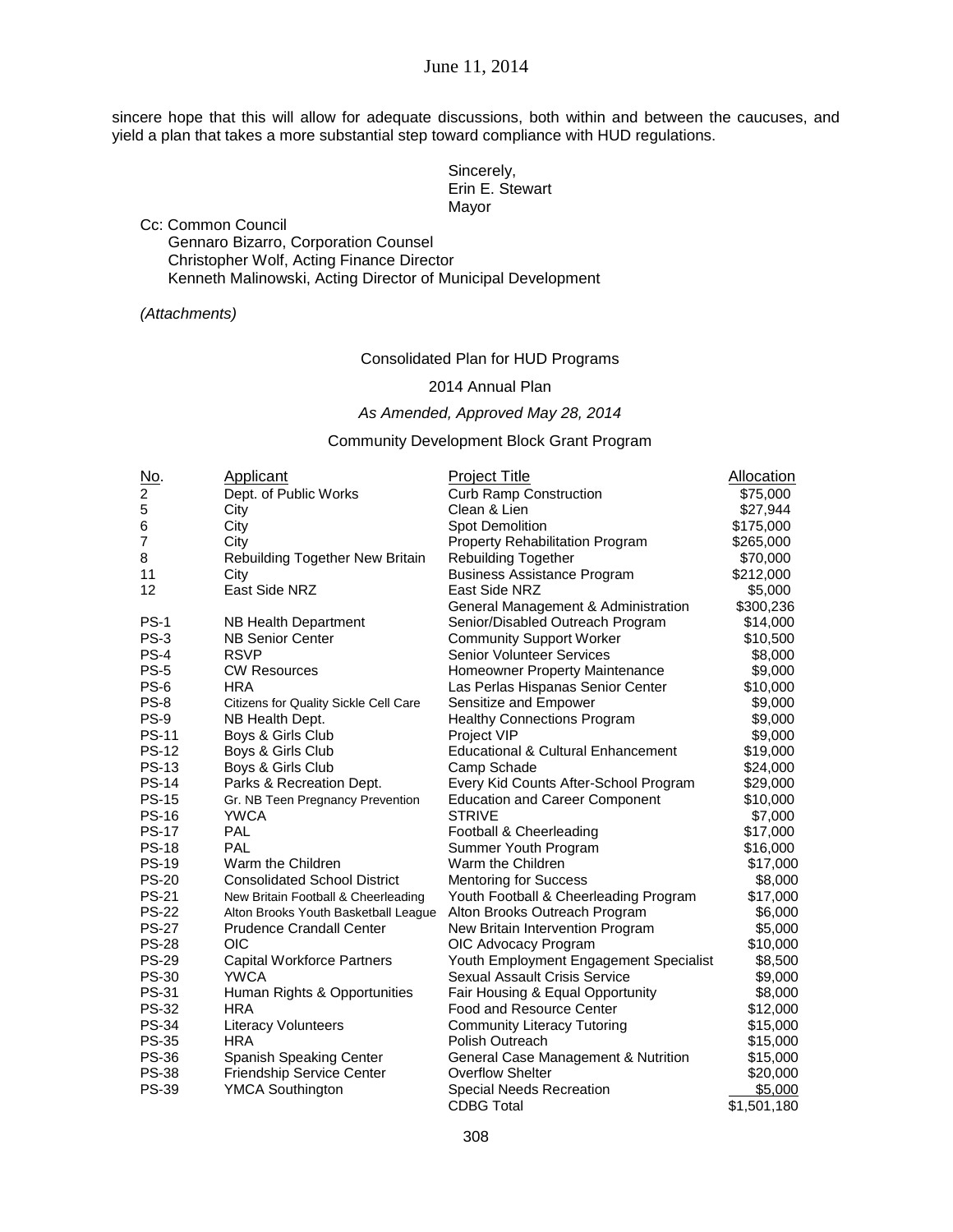| HOME-1<br>HOME-2<br>HOME-3<br>HOME-5 | City<br>City<br><b>HRA</b><br>City | <b>HOME Program</b><br><b>HOME Property Rehabilitation Program</b><br>Homeownership Program<br>Supportive Housing for People with AIDS<br><b>New Construction</b><br>Community Housing Development Organizations (CHDO) Reserve - 15% of Total<br><b>HOME Administration</b> |                  | \$100,000<br>\$100,000<br>\$50,000<br>\$124,122<br>\$74,825<br>\$49,882 |
|--------------------------------------|------------------------------------|------------------------------------------------------------------------------------------------------------------------------------------------------------------------------------------------------------------------------------------------------------------------------|------------------|-------------------------------------------------------------------------|
|                                      |                                    | <b>HOME Total</b>                                                                                                                                                                                                                                                            |                  | \$498.829                                                               |
|                                      |                                    | <b>ESG Program</b>                                                                                                                                                                                                                                                           |                  |                                                                         |
| ESG-1                                |                                    | Friendship Service Center Emergency Shelter and Soup Kitchen                                                                                                                                                                                                                 |                  | \$41,225                                                                |
| ESG-2                                |                                    | <b>Prudence Crandall Center Emergency Shelter</b>                                                                                                                                                                                                                            |                  | \$20,000                                                                |
| ESG-3                                | TBD                                | New Britain ESG Rapid Re-Housing Program                                                                                                                                                                                                                                     |                  | \$42,911                                                                |
| <b>PS-38</b>                         |                                    | <b>Friendship Service Center Overflow Shelter</b>                                                                                                                                                                                                                            |                  | \$16,000                                                                |
|                                      |                                    | <b>Administrative Costs</b>                                                                                                                                                                                                                                                  |                  | \$9,740                                                                 |
|                                      |                                    |                                                                                                                                                                                                                                                                              | <b>ESG Total</b> | \$129,876                                                               |

### 2014

## CDBG Proposals

## *Public Facilities & Housing*

| No.            | Applicant                                                | <b>Project Title</b>                                                     | 2013               | 2014      | <b>CCND</b> | Common<br>Council |
|----------------|----------------------------------------------------------|--------------------------------------------------------------------------|--------------------|-----------|-------------|-------------------|
|                |                                                          |                                                                          | <b>Prior Award</b> | Request   | Award       | Award             |
| 1              | NB Parks &<br>Recreation Dept.<br><b>NB Public Works</b> | <b>Beehive Stadium</b><br>Renovations                                    |                    | \$400,000 |             |                   |
| 2              | Dept.                                                    | Curb Ramp<br>Construction                                                | \$72,000           | 200,000   | 75,000      | 75,000            |
| 3              | Armenian Church of<br><b>Holy Resurrection</b>           | Community Hall &<br><b>Kitchen Renovations</b>                           |                    | 30,000    |             |                   |
| 4              | New Beginnings<br>Ministry                               | Warehouse<br>Renovations                                                 |                    | \$32,950  |             |                   |
| 5              | City                                                     | Clean & Lien Program                                                     | 18,000             | 30,000    | 27,944      | 27,944            |
| 6              | City                                                     | Spot Demolition                                                          | 10,000             | 175,000   | 175,000     | 175,000           |
| $\overline{7}$ | City                                                     | <b>Property Rehabilitation</b><br>Program                                |                    | 375,000   | 265,000     | 265,000           |
| 8              | Rebuilding Together<br><b>New Britain</b>                | <b>Rebuilding Together</b><br>Housing and                                | 60,000             | 70,000    | 70,000      | 70,000            |
| 9              | <b>Habitat for Humanity</b>                              | Neighborhood<br>Improvement Program                                      | 50,000             | 150,000   |             |                   |
| 10             | <b>CCARC</b>                                             | 169 Rhodes Street<br>Rehabilitation                                      |                    | 70,000    |             |                   |
| 11             | City                                                     | <b>Business Assistance</b>                                               | 200,000            | 425,000   | 264,000     | 212,000           |
| 12             | East Side NRZ                                            | East Side NRZ                                                            | 8,000              | 5,000     | 5,000       | 5,000             |
| 13             | City                                                     | NRZ Capacity Building                                                    |                    | 125,000   |             |                   |
|                |                                                          | General Management &<br>Administration                                   | 319,738            | 300,236   | 300,236     | 300,236           |
|                |                                                          | Contingency                                                              | 90,221             |           |             |                   |
|                |                                                          | <b>Subtotal Public</b><br>Facilities & Housing<br><b>Subtotal Public</b> |                    | 2,388,186 | 1,182,180   | 1,130,180         |
|                |                                                          | Services - from Page 2                                                   |                    | 914,738   | 319,000     | 371,000           |
|                |                                                          | <b>Total CDBG</b>                                                        |                    | 3,302,924 | 1,501,180   | 1,501,180         |
|                |                                                          | <b>CDBG Grant Amount</b>                                                 |                    | 1,501,180 | 1,501,180   | 1,501,180         |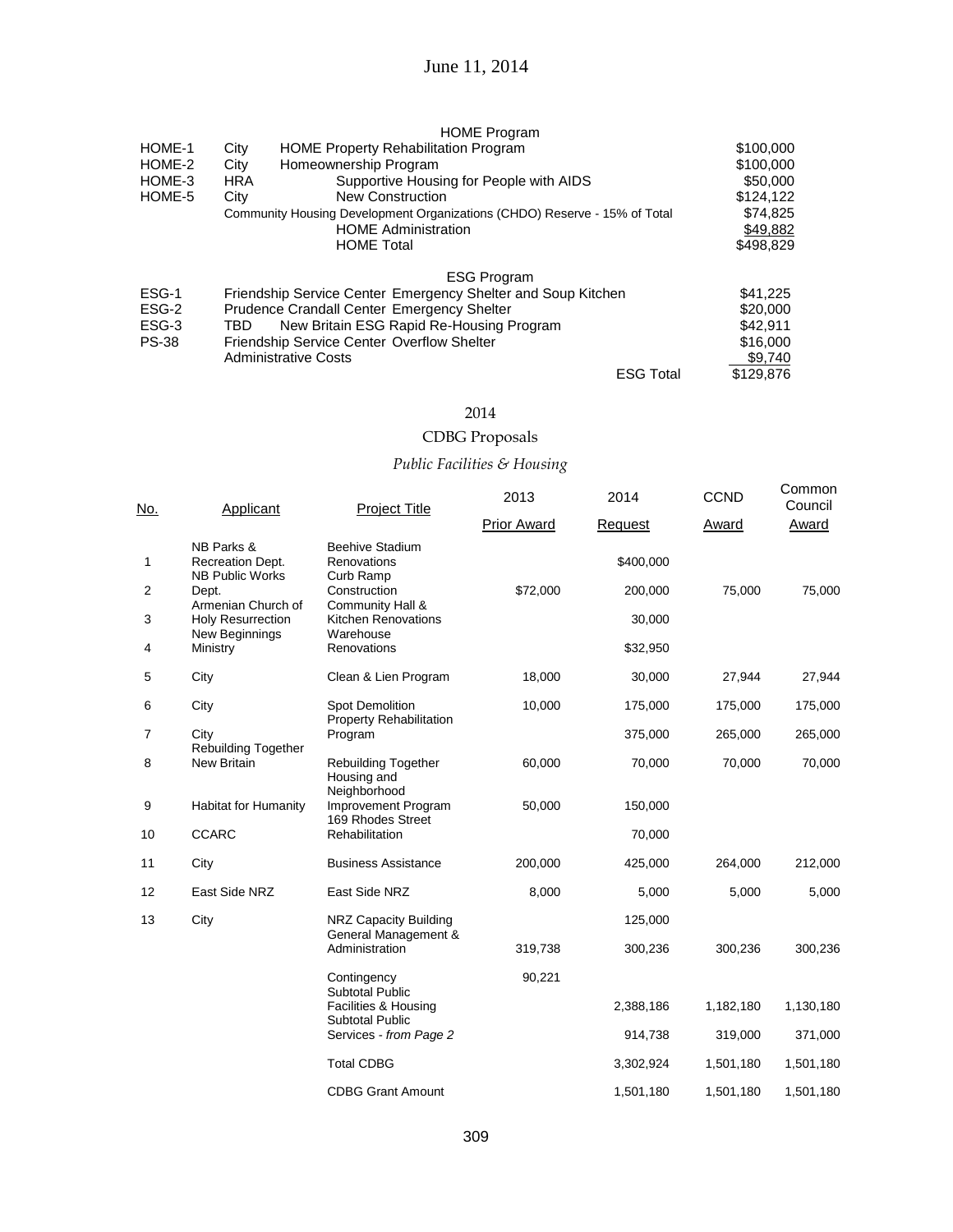# 2014

# CDBG Proposals

### Public Services

|              |                                                 |                                                                           | 2013           | 2014           |             |                   |
|--------------|-------------------------------------------------|---------------------------------------------------------------------------|----------------|----------------|-------------|-------------------|
|              | Applicant                                       |                                                                           | \$2,013.00     | \$2,014.00     | <b>CCND</b> | Common<br>Council |
| No.          |                                                 | <b>Project Title</b>                                                      | Prior<br>Award | <b>Request</b> | Award       | Award             |
| <b>PS-1</b>  | NB Health Dept.                                 | Senior/Disabled Outreach<br>Program<br><b>Elderly Outreach Counseling</b> | \$14,000.00    | \$18,500.00    | \$14,000.00 | \$14,000.00       |
| <b>PS-2</b>  | <b>Catholic Charities</b>                       | Program                                                                   | \$9,000.00     | \$39,020.00    |             |                   |
| $PS-3$       | <b>NB Senior Center</b>                         | <b>Community Support Worker</b>                                           | \$10,652.00    | \$10,800.00    | \$10,500.00 | \$10,500.00       |
| $PS-4$       | <b>RSVP</b>                                     | Senior Volunteer Services<br>Homeowner Property                           | \$8,000.00     | \$8,000.00     | \$8,000.00  | \$8,000.00        |
| <b>PS-5</b>  | <b>CW Resources</b>                             | Maintenance<br>Las Perlas Hispanas Senior                                 | \$9,000.00     | \$20,000.00    | \$9,000.00  | \$9,000.00        |
| $PS-6$       | <b>HRA</b>                                      | Center                                                                    | \$10,000.00    | \$10,000.00    |             | \$10,000.00       |
| <b>PS-7</b>  | <b>HRA</b>                                      | <b>Wellness Resource Center</b>                                           | \$9,000.00     | \$12,000.00    |             |                   |
| <b>PS-8</b>  | <b>Citizens for Quality</b><br>Sickle Cell Care | Sensitive and Empower<br><b>Healthy Connections</b>                       | \$11,000.00    | \$15,000.00    | \$9,000.00  | \$9,000.00        |
| <b>PS-9</b>  | NB Health Dept.<br><b>Community Health</b>      | Program                                                                   | \$9,000.00     | \$10,000.00    | \$9,000.00  | \$9,000.00        |
| <b>PS-10</b> | <b>Services</b>                                 | <b>Dental Services</b>                                                    |                | \$15,000.00    |             |                   |
| <b>PS-11</b> | Boys & Girls Club                               | Project VIP<br><b>Educational &amp; Cultural</b>                          | \$9,000.00     | \$17,000.00    | \$9,000.00  | \$9,000.00        |
| <b>PS-12</b> | Boys & Girls Club                               | Enhancement                                                               | \$19,000.00    | \$25,000.00    | \$19,000.00 | \$19,000.00       |
| <b>PS-13</b> | Boys & Girls Club                               | Camp Schade                                                               | \$24,000.00    | \$30,000.00    | \$24,000.00 | \$24,000.00       |
| <b>PS-14</b> | NB Parks &<br>Recreation Dept.                  | Every Kid Counts After-<br>School Program                                 | \$29,000.00    | \$58,000.00    | \$29,000.00 | \$29,000.00       |
|              | Gr. NB Teen                                     |                                                                           |                |                |             |                   |
| <b>PS-15</b> | Pregnancy<br>Prevention                         | <b>Education and Careers</b><br>Component                                 | \$19,000.00    | \$25,000.00    | \$10,000.00 | \$10,000.00       |
| <b>PS-16</b> | <b>YWCA</b>                                     | <b>STRIVE</b>                                                             | \$7,000.00     | \$8,000.00     | \$7,000.00  | \$7,000.00        |
| <b>PS-17</b> | PAL                                             | Football & Cheerleading                                                   | \$17,000.00    | \$26,212.00    | \$17,000.00 | \$17,000.00       |
| <b>PS-18</b> | PAL                                             | Summer Youth Program                                                      | \$16,100.00    | \$22,908.00    | \$16,000.00 | \$16,000.00       |
| <b>PS-19</b> | Warm the Children<br>Consolidated               | Warm the Children                                                         | \$14,000.00    | \$25,000.00    | \$12,000.00 | \$17,000.00       |
| <b>PS-20</b> | <b>School District</b><br><b>New Britain</b>    | Mentoring for Success                                                     | \$8,440.00     | \$9,000.00     | \$8,000.00  | \$8,000.00        |
|              | Football & Cheer,                               | Youth Football &                                                          |                |                |             |                   |
| <b>PS-21</b> | Inc.<br>Alton F. Brooks                         | <b>Cheerleading Program</b><br>Alton F. Brooks                            | \$19,000.00    | \$24,100.00    | \$17,000.00 | \$17,000.00       |
| <b>PS-22</b> | Outreach Program<br><b>NB Community</b>         | Mentoring/Basketball Acad.                                                | \$22,000.00    | \$20,000.00    | \$6,000.00  | \$6,000.00        |
| <b>PS-23</b> | Services Dept.<br>Nutmeg Big                    | Saturdays for Special Kids                                                |                | \$10,000.00    |             |                   |
| <b>PS-24</b> | Brothers/Big<br><b>Sisters</b>                  | <b>Community Based Mentoring</b><br>Program                               |                | \$7,000.00     |             |                   |
| PS-25        | YMCA                                            | YMCA Activity Bus Purchase                                                |                | \$50,000.00    |             |                   |
|              | New Britain Youth                               | <b>Student Transportation</b>                                             |                |                |             |                   |
| <b>PS-26</b> | Museum<br>Prudence Crandall                     | Vehicle<br>New Britain Intervention                                       |                | \$42,000.00    |             |                   |
| <b>PS-27</b> | Center                                          | Program                                                                   | \$5,000.00     | \$10,000.00    |             | \$5,000.00        |
| <b>PS-28</b> | OIC<br>Capital Workforce                        | OIC Advocacy Program<br>Summer Youth Employment                           | \$10,000.00    | \$10,000.00    |             | \$10,000.00       |
| <b>PS-29</b> | Partners                                        | and Learning                                                              | \$8,500.00     | \$36,453.00    | \$8,500.00  | \$8,500.00        |
| <b>PS-30</b> | <b>YWCA</b><br>Human Rights &                   | Sexual Assault Crisis Service<br>Fair Housing & Equal                     | \$9,000.00     | \$13,000.00    | \$9,000.00  | \$9,000.00        |
| PS-31        | Opportunities                                   | Opportunity                                                               | \$4,000.00     | \$20,000.00    | \$8,000.00  | \$8,000.00        |
| PS-32        | <b>HRA</b><br>Urban Oaks                        | Food and Resource Center<br>Affordable, Accessible                        |                | \$12,100.00    |             | \$12,000.00       |
| PS-33        | Organic Farm                                    | <b>Healthy Foods</b>                                                      | \$9,000.00     | \$72,577.00    |             |                   |
| PS-34        | <b>Literacy Volunteers</b>                      | <b>Community Literacy Tutoring</b>                                        | \$15,000.00    | \$26,000.00    | \$10,000.00 | \$15,000.00       |
| PS-35        | <b>HRA</b>                                      | Polish Outreach                                                           | \$19,000.00    | \$15,000.00    |             | \$15,000.00       |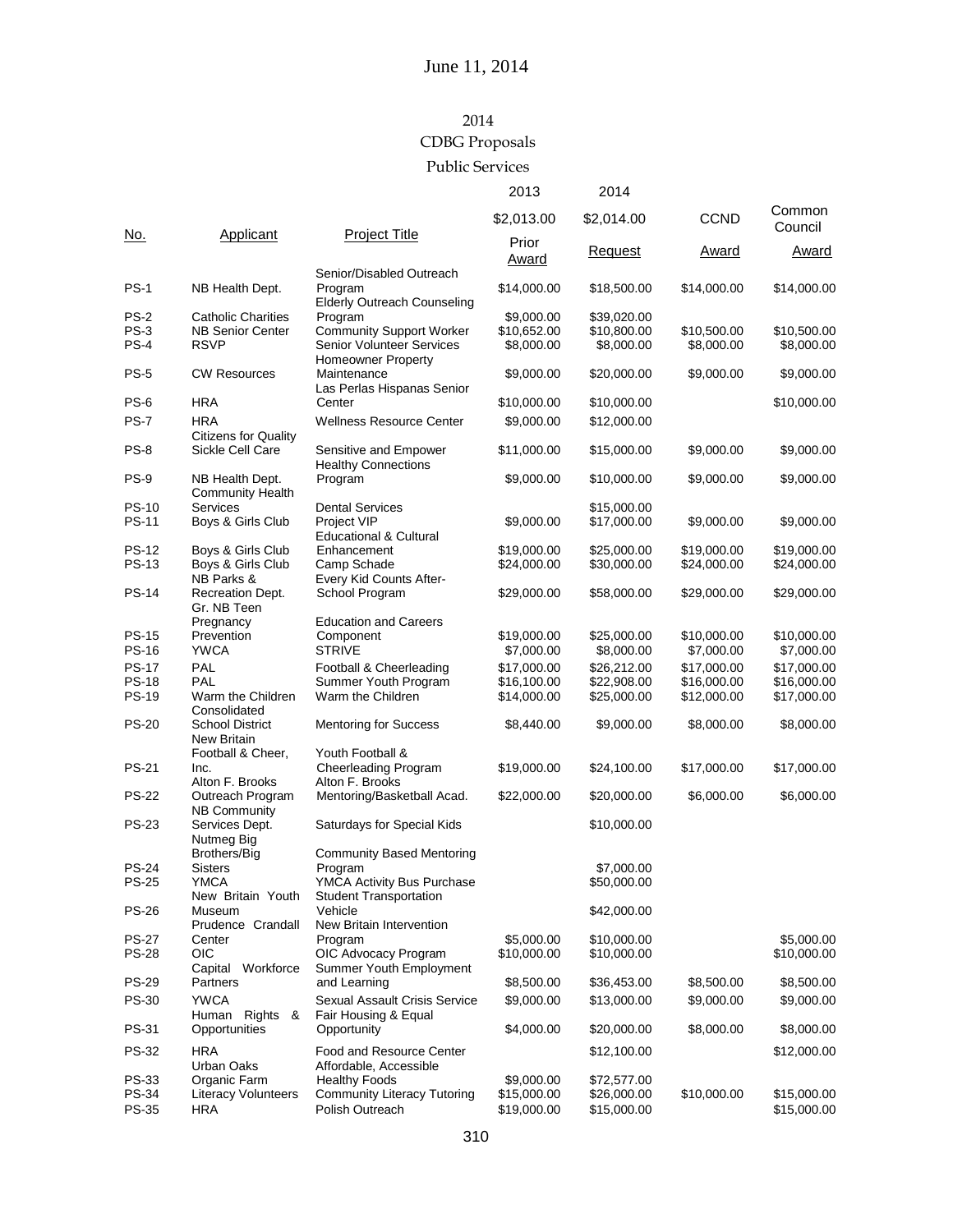# June 11, 2014

| <b>PS-36</b> | Speaking<br>Spanish<br>Center         | Case Mgmt., Nutrition & Self<br>Sufficiency | \$39,000.00 | \$60,300.00  | \$25,000.00  | \$15,000.00  |
|--------------|---------------------------------------|---------------------------------------------|-------------|--------------|--------------|--------------|
| <b>PS-37</b> | Coram Deo, Inc.<br>Friendship Service | <b>Client Care Program</b>                  | \$5,000,00  | \$10,000,00  |              |              |
| <b>PS-38</b> | Center<br>YMCA Camp<br>Sloper -       | <b>Overflow Shelter</b>                     | \$36,000.00 | \$66,728,00  | \$20,000.00  | \$20,000.00  |
| <b>PS-39</b> | Southington                           | Special Needs Recreation                    | \$5,040,00  | \$5,040.00   | \$5,000.00   | \$5,000.00   |
|              | Maximum Allowed:<br>\$445,732         | <b>Subtotal Public Services</b>             |             | \$914,738.00 | \$319,000.00 | \$371,000.00 |

#### 2014

#### ESG Proposals

| No.        | Applicant                               | <b>Project Title</b>                                                                 | 2013<br>Prior<br>Award                          | 2014<br>Request | <b>CCND</b><br>Award | Common<br>Council<br>Award |
|------------|-----------------------------------------|--------------------------------------------------------------------------------------|-------------------------------------------------|-----------------|----------------------|----------------------------|
| ESG-1      | <b>Friendship Service</b><br>Center     | <b>Emergency Shelter and Soup</b><br>Kitchen                                         | 35,071                                          | 41,225          | 41,225               | 41,225                     |
| ESG-2      | <b>Prudence Crandall</b><br>Center      | <b>Emergency Shelter</b>                                                             | 15,000                                          | 20,000          | 20,000               | 20,000                     |
| ESG-3      | <b>HRA</b>                              | <b>ESG Rapid Re-Housing Program</b>                                                  | 51,972                                          | 40,000          |                      |                            |
|            | <b>TBD</b><br><b>Friendship Service</b> | Rapid Re-Housing                                                                     |                                                 |                 | 42,911               | 42,911                     |
|            | Center                                  | Shelter Overflow, CDBG PS-38                                                         |                                                 |                 | 16,000               | 16,000                     |
|            |                                         | <b>Administrative Costs</b>                                                          | 8,273                                           | 9,740           | 9,740                | 9,740                      |
|            |                                         | Total                                                                                |                                                 | 110,965         | 129,876              | 129,876                    |
|            |                                         | <b>ESG Grant Amount</b><br>Maximum allowed for Shelter<br>activities: 60% = \$77,925 |                                                 | 129,876         | 129,876              | 129,876                    |
|            |                                         |                                                                                      | 2014                                            |                 |                      |                            |
| <u>No.</u> | Applicant                               | <b>Project Title</b>                                                                 | <b>HOME Proposals</b><br>2013<br>Prior<br>Award | 2014<br>Request | <b>CCND</b><br>Award | Common<br>Council<br>Award |
| HOME-<br>1 | City                                    | <b>HOME Property Rehabilitation</b><br>Program                                       | 30,000                                          | 295,000         | 100,000              | 100,000                    |
| HOME-<br>2 | City                                    | Homeownership Program                                                                | 30,000                                          | 300,000         | 100,000              | 100,000                    |
| HOME-<br>3 | <b>HRA</b>                              | Supportive Housing for People<br>with AIDS                                           | 67,087                                          | 76,395          | 50,000               | 50,000                     |
| HOME-<br>4 | Habitat for<br>Humanity                 | Home Ownership Program                                                               | 100,000                                         | 100,000         |                      |                            |
| HOME-<br>5 | City                                    | <b>New Construction</b><br><b>Community Housing Development</b><br>Org. (CHDO)       | 162,463                                         | 350,000         | 124,122              | 124,122                    |
|            |                                         | Reserve - 15% of Total, Required                                                     | 77,911                                          | 74,825          | 74,825               | 74,825                     |
|            |                                         | <b>HOME Administration</b>                                                           | 51,940                                          | 49,882          | 49,882               | 49,882                     |
|            |                                         | Total                                                                                |                                                 | 1,246,102       | 498,829              | 498,829                    |

498,829

498,829

498,829

HOME Grant Amount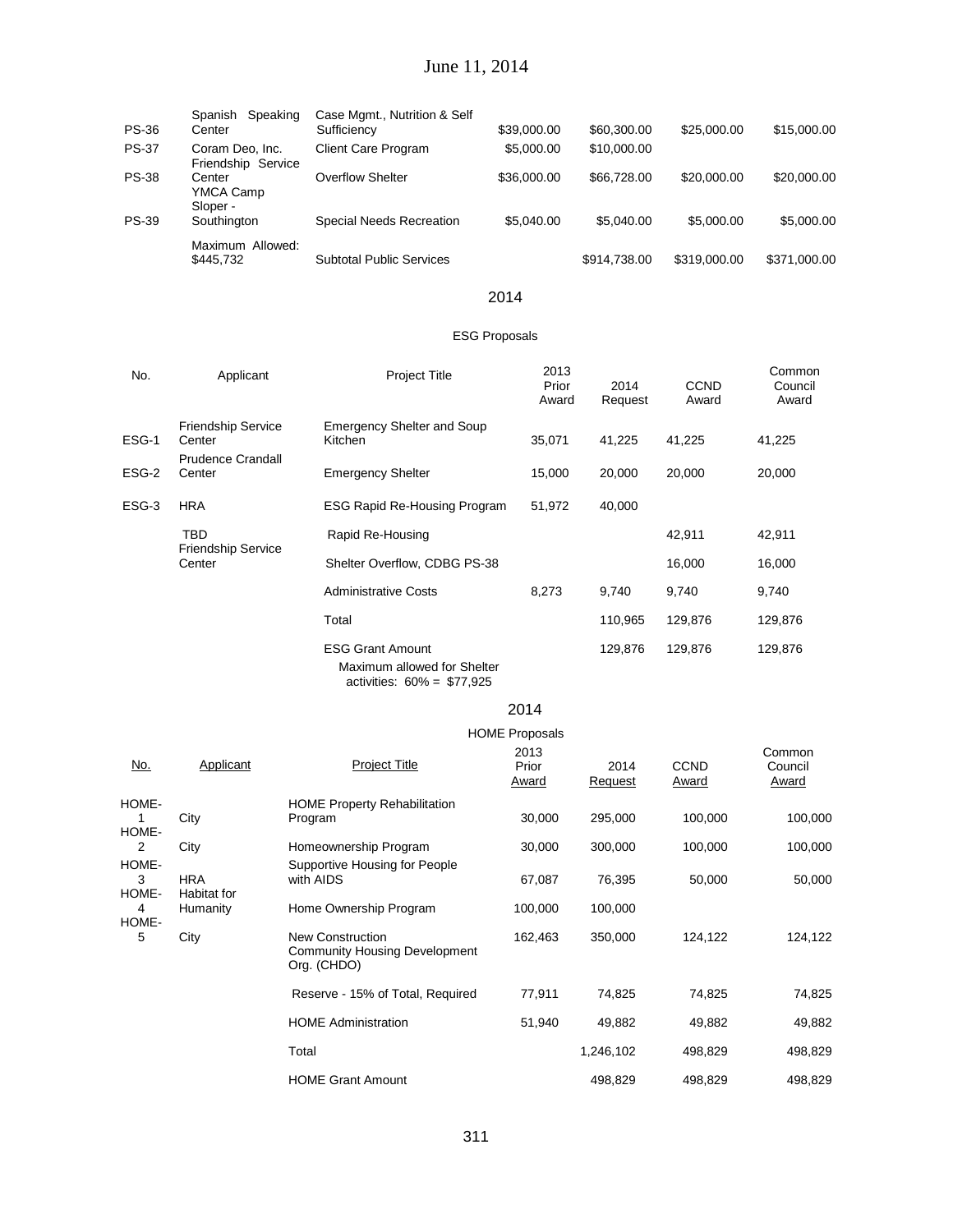Ald. Trueworthy and Ald. Carlozzi recused themselves due to a possible conflict of interest.

Ald. Bielinski moved to accept and adopt, the Mayor's Veto notwithstanding. Motion seconded by Ald. Collins. Roll call vote – 7 in favor, 6 opposed. IN FAVOR: Ald. Magnuszewski, Black, Collins, Platosz, Sanchez, DeFronzo and Bielinski. OPPOSED: Ald. Salvio, Pabon Giantonio, Smedley, Salerno and Naples. MAYOR'S VETO SUSTAINED. (10 votes required)

Ald. Trueworthy and Ald. Carlozzi returned to the Chambers

Ald. Bielinski moved to amend the Agenda by substituting 32762(7), and 32763(8), and by adding 32764(9), 32765(10) and moving it to the end, 32766(11), and 32767(12), seconded by Ald. Trueworthy. Roll call vote – all members voted in favor.

## **PETITIONS**

- **32769 ALD. SANCHEZ FOR INSTALLATION OF "STOP" SIGNS ON PUTNAM STREET AT THE INTERSECTION OF WILLOW STREET. REFERRED TO THE BOARD OF POLICE COMMISSIONERS.**
- **32770 ALD. DEFRONZO AND CARLOZZI FOR INSTRUCTING THE POLICE DEPT. TO CONDUCT A STUDY ASSESSING THE IMPACT OF PROPOSED TRAFFIC MODIFICATIONS AT GAFFNEY SCHOOL DURING CONSTRUCTION OF THE BUILDING. REFERRED TO THE BOARD OF POLICE COMMISSIONERS.**

Ald. Bielinski moved to adopt the Consent Agenda, seconded by Ald. Trueworthy. Roll call vote – all members voted in favor.

## **CONSENT AGENDA**

## **CITY CLERK**

## **32754 RE: CLAIMS FOR INJURIES AND/OR PROPERTY DAMAGE**

To Her Honor, the Mayor, and the Common Council of the City of New Britain: the undersigned beg leave to report the following:

CLAIMANTS NAME

- Colon, Vanessa
- Harrison, Shirley by her Atty. Cynthia I. Crockett
- Manuele, Anthony P.
- Tokarzewski, Waldemar by Atty. Richard W. Mather

Mark H. Bernacki City Clerk

## **OFFICE OF CORPORATION COUNSEL**

## **32755 RE: STEVEN KRAUS, ET AL V. CITY OF NEW BRITAIN ET AL**

To Her Honor, the Mayor, and the Common Council of the City of New Britain: the undersigned beg leave to report the following: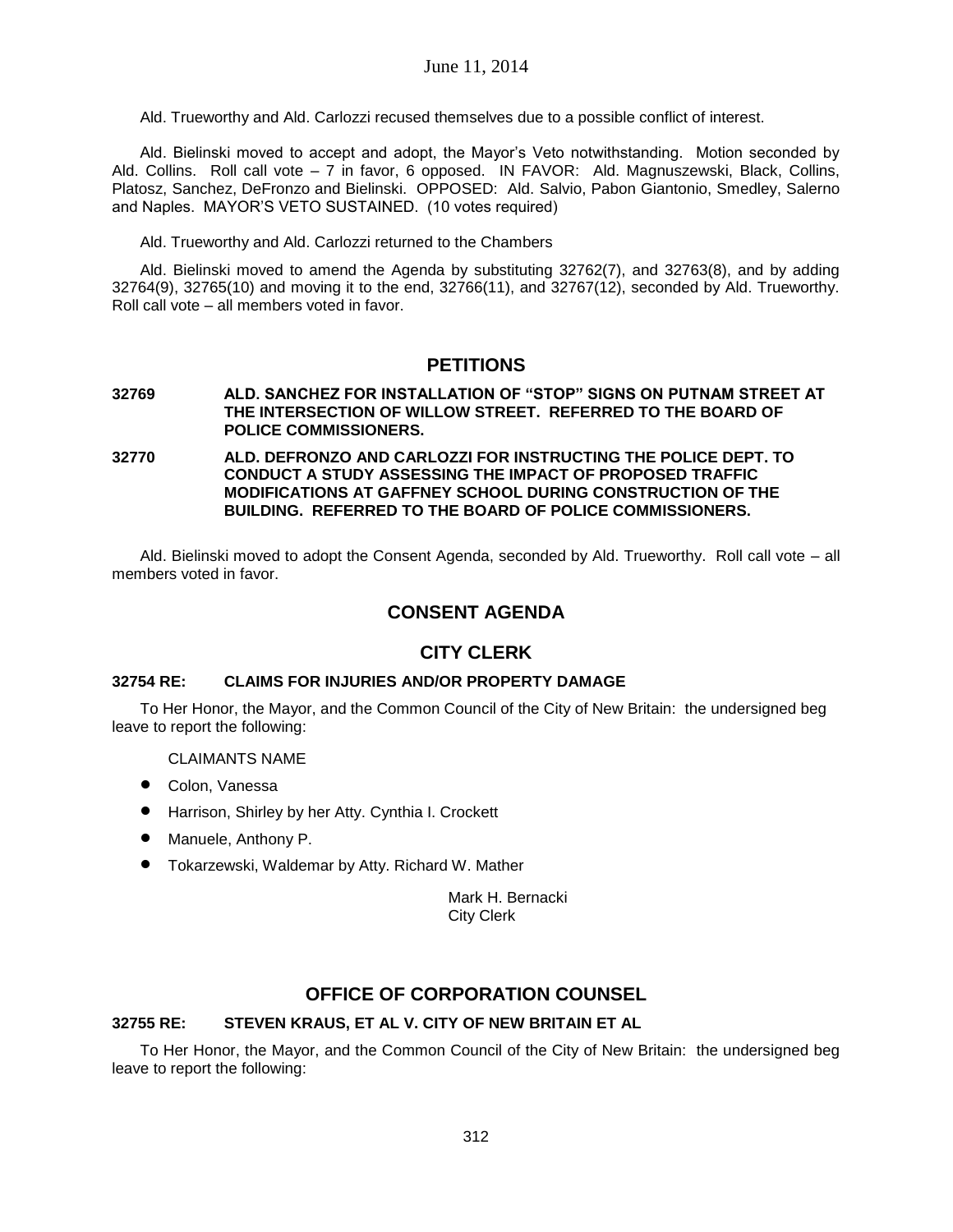Please be advised that Summary Judgment has been ordered in favor of the City of New Britain Defendants by the United States District Court Honorable Judge Shira A. Scheindlin on May 23, 2014 in the above captioned matter. On February 14, 2012, the City of New Britain Defendants filed a Motion for Summary Judgment on the grounds that the individual defendants had probable cause or arguable probable cause to arrest and search plaintiffs, or alternatively, that plaintiffs consented to the searches. The Honorable Court held that: 1.) arrests were supported by probable cause; 2.) City Defendants relied on a tip of a citizen informant whose reliability was presumed; 3.) City Defendants independently corroborated a number of the elements of the informant's tip; 4.) Even if defendants lacked probable cause to arrest plaintiffs, they were nonetheless entitled to qualified immunity; 5.) City Defendants had probable cause to conduct a warrantless search of the motor vehicle; 6.) As to the excessive force, due process and equal protection claims, the plaintiffs' failed to show the use of force was unreasonable and that they were subjected to differential treatment; and 7.) As to the Monell Claim, the plaintiffs failed to establish an underlying constitutional violation.

> Irena J. Urbaniak City Attorney

## **FINANCE DEPARTMENT**

#### **32756 RE: LINE ITEM TRANSFERS - 05/22/14 THRU 06/03/14**

To Her Honor, the Mayor, and the Common Council of the City of New Britain: the undersigned beg leave to report the following:

In accordance with the city of New Britain ordinance of Article VII – Finance, Section 2-494(3), the following departments have transferred monies from one line item to another within their departmental budget (total department budget has not changed). Each transfer will be continuously numbered from month to month throughout the fiscal year. This report represents the transfers executed by the mayor in accordance with the aforementioned ordinance for the period ending June 3, 2014

| 12. Department:           | Common Council                                                                                           |                      |                                                                                                                                            |  |  |
|---------------------------|----------------------------------------------------------------------------------------------------------|----------------------|--------------------------------------------------------------------------------------------------------------------------------------------|--|--|
| From:                     | 001101001-5121                                                                                           | (Full Time Salaries) |                                                                                                                                            |  |  |
| To:                       | 001101001-5124                                                                                           | (Part Time Salaries) |                                                                                                                                            |  |  |
| Amount:                   | \$3,000.00                                                                                               |                      |                                                                                                                                            |  |  |
| <b>Brief Description:</b> | and worked part time from $7/1/13 - 12/27/13$                                                            |                      | Additional money needed to cover part time salaries account than<br>what was originally budgeted. Full time staff retired last fiscal year |  |  |
| 13. Department:           | Voters - Democrat                                                                                        |                      |                                                                                                                                            |  |  |
| From:                     | 001104001-5331                                                                                           |                      | (Professional Services)                                                                                                                    |  |  |
| To:                       | 001104001-5122                                                                                           | \$1,500.00           | (Overtime)                                                                                                                                 |  |  |
|                           | 001104001-5124                                                                                           | \$2,000.00           | (Part Time Salaries)                                                                                                                       |  |  |
| Amount:                   | \$3,500.00                                                                                               |                      |                                                                                                                                            |  |  |
| <b>Brief Description:</b> | Ward 5 Special Election January 7, 2014. Additional funds needed as<br>event was not originally budgeted |                      |                                                                                                                                            |  |  |
|                           |                                                                                                          |                      |                                                                                                                                            |  |  |

Rebecca Salerni Deputy Finance Director

## **PURCHASING DEPARTMENT**

#### **32757 RE: ON CALL ENGINEERING SERVICES - CURTIS STREET WATER MAIN RELOCATION, DOT BRIDGE PROJECT**

To Her Honor, the Mayor, and the Common Council of the City of New Britain: the undersigned beg leave to report the following: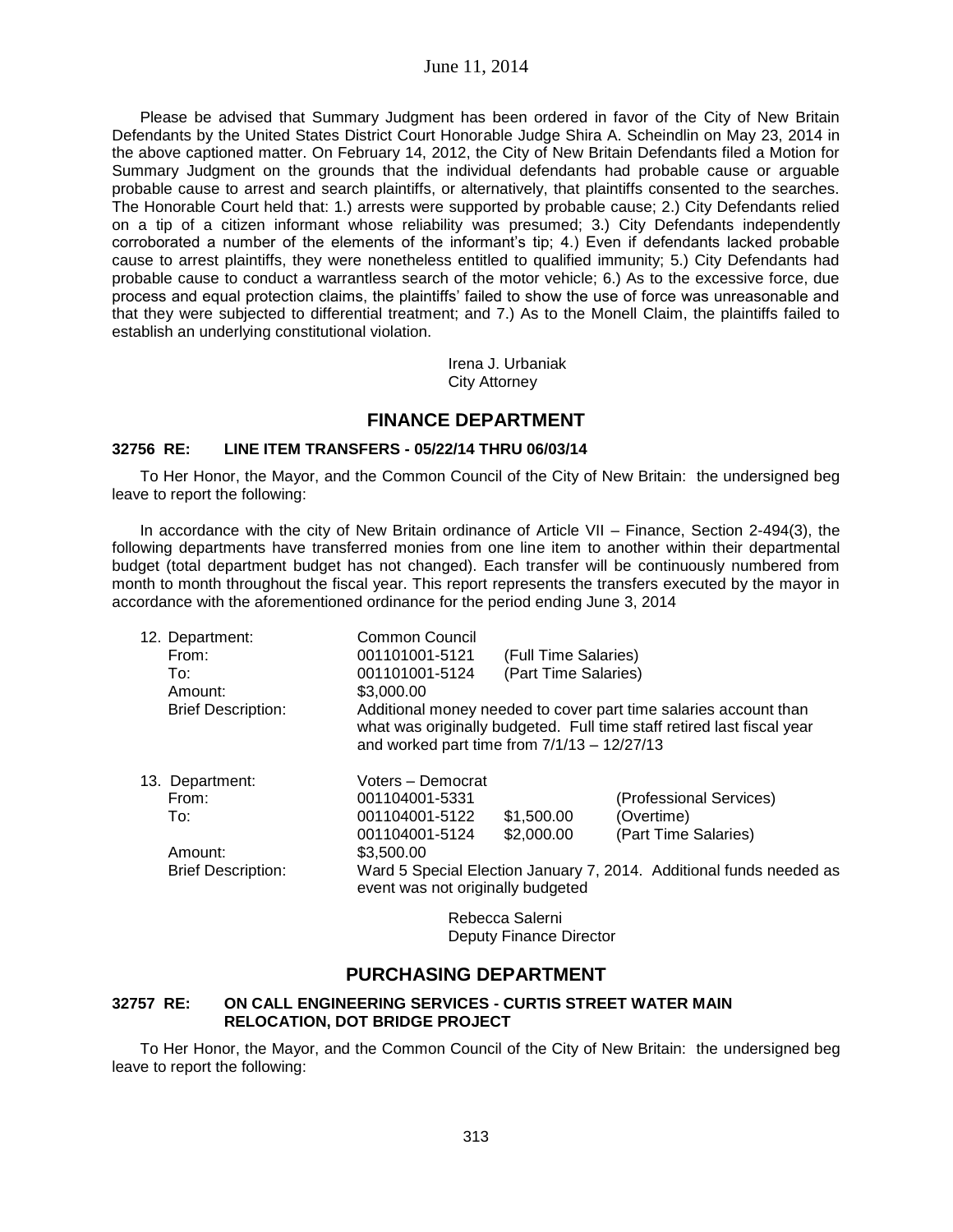#### June 11, 2014

The following on-call engineering project has been requisitioned following the award by the Common Council for on-call engineering contracts, Bid #3620, approved at its Regular Meeting of October 26, 2011. This project was presented and approved by the Water Commission at their June 10, 2014 meeting. The Connecticut Department of Transportation will reimburse the City for the total cost of this On-Call Engineering Service.

| Project Name: | Curtis Street Water Main Relocation, DOT Bridge Project |
|---------------|---------------------------------------------------------|
| Vendor:       | Lenard Engineering, Inc.                                |
| Amount:       | \$42,700.00                                             |
| Line Items:   | 93035001100-5331 Water Capital Improvements,            |
|               | <b>Professional Services</b>                            |
| Requested By: | <b>Public Works Department/Utilities Division</b>       |

Scope: Lenard Engineering, Inc. will work with the Connecticut Department of Transportation (DOT) and their engineering firm, Close, Jensen and Miller (CJM), on the design of the Curtis Street Bridge over Route 72 that will require the relocation of the Utilities Division's water main. Lenard Engineering, Inc. will obtain preliminary mappings of the water main location that CJM has on file. They will review the mappings to verify the size and the horizontal and vertical locations of the water main to make sure they are correct. Lenard Engineering, Inc. will then develop final plans, details and technical specifications for the relocation of the water main that will be given to CJM to be utilized by the DOT in their bid documents for this project. They will attend or conduct any meetings throughout the project. Once the Bridge Project has been started, Lenard Engineering, Inc. will provide construction administration services for the Utilities Division. They will conduct site observations during the construction phase to assure the work to relocate the water main is being performed by the contractor per the DOT plans and specifications. Lenard Engineering, Inc. will be available during the bidding and construction phases to represent the City and to answer any questions there may be regarding the water main relocation.

Resolved: That the Purchasing Agent is hereby authorized to issue a Purchase Order for \$42,700.00 to Lenard Engineering, Inc. to provide On-Call Engineering services for the Curtis Street Water Main Relocations for the DOT Bridge Project for the Public Works Department, Utility Division.

> Jack Pieper Purchasing Agent

#### **32758 RE: TRENCH REPAIR PROGRAM OF VARIOUS CITY STREETS**

To Her Honor, the Mayor, and the Common Council of the City of New Britain: the undersigned beg leave to report the following:

Public Bid No. 3793 was solicited and received in accordance with the Purchasing Ordinances of the City of New Britain for the 2013 Trench Repair Program of Various City Streets for the Public Works Department. Funding is available for this purchase within the Public Works Department's account number 0082950302-5454, Capital Projects, Street Infrastructure Rehab.

Invitations to bid were solicited and the bid was duly advertised in the New Britain Herald Newspaper, the City and State of Connecticut's Department of Administration Services websites and mailed to forty (40) Road Construction Companies. The Purchasing Agent did not receive any letters from the Road Construction Companies on the mailing list indicating they could not provide a response to the bid request. Only one response was received and the response received is on file in the Town Clerk's Office.

The bid was reviewed for conformance to specifications by the Public Works Administration and the Purchasing Agent. Martin Laviero Contractor, Inc. was awarded the bid for the Trench Repair Program of Various City Streets the last time it was put out to Bid in 2013. They conducted the trench repairs of various City streets in a timely manner and their work was top quality and met all of the bid specifications. Therefore the Public Works Director is recommending that the bid be awarded again to Martin Laviero Contractor, Inc. of Bristol, CT.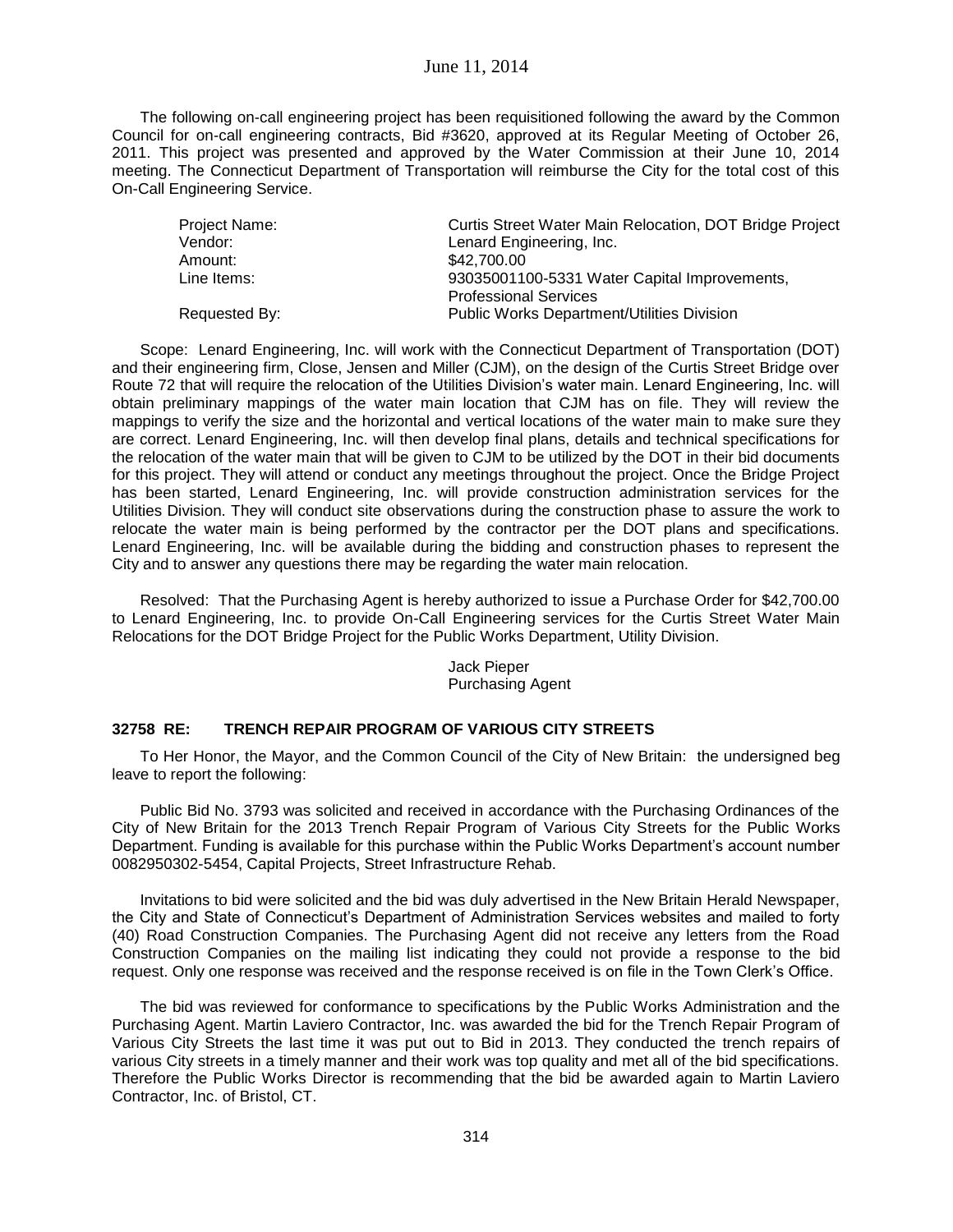#### June 11, 2014

RESOLVED: That the Purchasing Agent is hereby authorized to issue a purchase order for \$202,039.00 and enter into a contract with Martin Laviero Contractor, Inc. of Bristol, CT for the 2014 Trench Repair Program of Various City Streets for the Public Works Department per the terms and specifications of Public Bid No. 3793.

#### Jack Pieper Purchasing Agent

## **DEPARTMENT OF PUBLIC WORKS**

#### **32734-1 RE: REPAIR OF LARGE POTHOLE IN VICINITY OF 70 HIGH STREET**

To Her Honor, the Mayor, and the Common Council of the City of New Britain: the undersigned beg leave to report the following:

The Department of Public Works did an inspection of the pothole in response to Petition #32734. With the aid of the photograph provided, we determined the pothole was a cover to a Connecticut Light and Power Co. Utility Vault. We contacted Connecticut Light and Power Co. and they have replaced the vault cover and an additional three other covers of the same style with new covers that are more current with City standards. This was verified by the Department of Public Works with an inspection on June 5, 2014.

> Michael J. Caruso III City Surveyor Dept. of Public Works

## **COMMITTEE ON PLANNING, ZONING AND HOUSING**

#### **32685-1 RE: CHANGING THE NAME OF HERALD DRIVE TO ROBERT J. LOUGHERY WAY**

To Her Honor, the Mayor, and the Common Council of the City of New Britain: the undersigned beg leave to report the following:

The Committee on Planning, Zoning and Housing held a regular meeting and public hearing on Tuesday, June 3, 2014, at 7:00 pm in the Council Chambers to which was referred the matter of item #32685 – Change the name of Herald Drive to Robert J. Loughery Way, voted to accept and recommend that the following be referred back to the Common Council with a favorable recommendation.

> Alderman Carlo Carlozzi, Jr. Chair

#### **32688-1 RE: PROPOSED AMENDMENT TO SEC. 7-1 OF THE ORDINANCES REQUIRING A FEE FOR A CERTIFICATE OF APPROVAL WHERE A CERTIFICATE OF OCCUPANCY IS NOT REQUIRED**

To Her Honor, the Mayor, and the Common Council of the City of New Britain: the undersigned beg leave to report the following:

The Committee on Planning, Zoning and Housing held a regular meeting and public hearing on Tuesday, June 3, 2014, at 7:00 pm in the Council Chambers to which was referred the matter of item #32688 – Amend section 7-1 of the Code of Ordinances to require a fee for issuance of a certificate of approval in a situation where a certificate of occupancy is not required, voted to accept and recommend that the following be referred back to the Common Council with a favorable recommendation.

> Alderman Carlo Carlozzi, Jr. **Chair**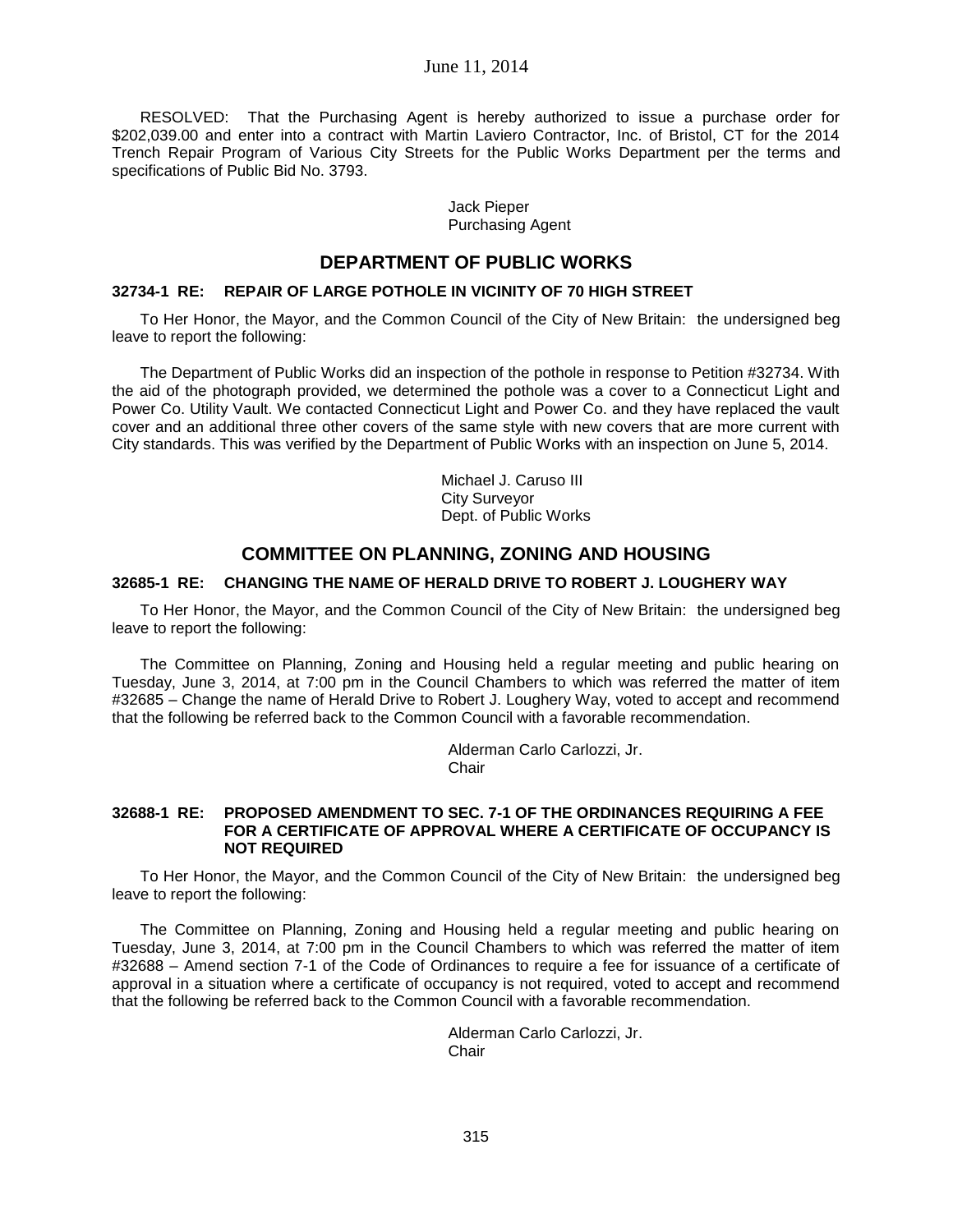#### **32729-1 RE: PROPOSED TRANSFER OF 66 BARNES STREET TO VITO PREVITI AND TAMMI ANTOLINI-PREVITI**

To Her Honor, the Mayor, and the Common Council of the City of New Britain: the undersigned beg leave to report the following:

The Committee on Planning, Zoning and Housing held a regular meeting and public hearing on Tuesday, June 3, 2014, at 7:00 pm in the Council Chambers to which was referred the matter of item #32729 – Purchase and sale agreement with Vito Previti and Tammi Antolini-Previti for 66 Barnes Street, voted to accept and recommend that the following be referred back to the Common Council with a neutral recommendation.

> Alderman Carlo Carlozzi, Jr. **Chair**

## **RESOLUTIONS RETURNED FROM COMMITTEE**

### **32685-2 RE: APPROVAL OF NAME CHANGE OF HERALD DRIVE TO ROBERT J. LOUGHERY WAY**

To Her Honor, the Mayor, and the Common Council of the City of New Britain: the undersigned beg leave to recommend the adoption of the following:

WHEREAS; the existing Robert J. Loughery Way is set to be abandoned by the city and absorbed into the area designated for CT Fasttrack for the bus way; and

WHEREAS; Robert J. Loughery was an active community member of the City of New Britain and an advocate for cancer patients and due to his involvement and giving nature in helping so many city residents with transportation to obtain needed treatment, a street across from 125 Columbus Boulevard was named Robert J. Loughery Way in his honor; and

WHEREAS; Robert J. Loughery was a native of New Britain, an employee of Stanley Works and brother of Lt. John "Jack" Loughery, a City police officer for 24 years; and

WHEREAS; the City of New Britain is committed to honoring previous members of the community, and shall consider renaming Herald Drive, which is located between Chestnut Street and Herald Square, to Robert J. Loughery Way; and

WHEREAS; this street will be designated for use by police cruisers to allow access to Chestnut Street from the garage and it is the request and the desire to maintain the honor of Robert J. Loughery in close proximity to the Police Station; NOW, THEREFORE, BE IT

RESOLVED, that contingent upon the abandonment of the current street of the same name, Mayor Erin E. Stewart and the Common Council of the City of New Britain approve the name change of Herald Drive to Robert J. Loughery Way.

\*Resolved; contingent upon either the abandonment or the renaming of the current Robert J. Loughery Way, Mayor Erin E. Stewart and the Common Council of the City of New Britain hereby approve the name change of Herald Drive to Robert J. Loughery Way.

> Alderwoman Suzanne Bielinski Alderman Wilfredo Pabon

\*amendment

Ald. Bielinski moved to accept and adopt, seconded by Ald Pabon. Ald. Bielinski moved to amend the RESOLVED paragraph, seconded by Ald. Collins. Amendment carried. RESOLUTION AS AMENDED ADOPTED. Approved June 12, 2014 by Mayor Erin E. Stewart.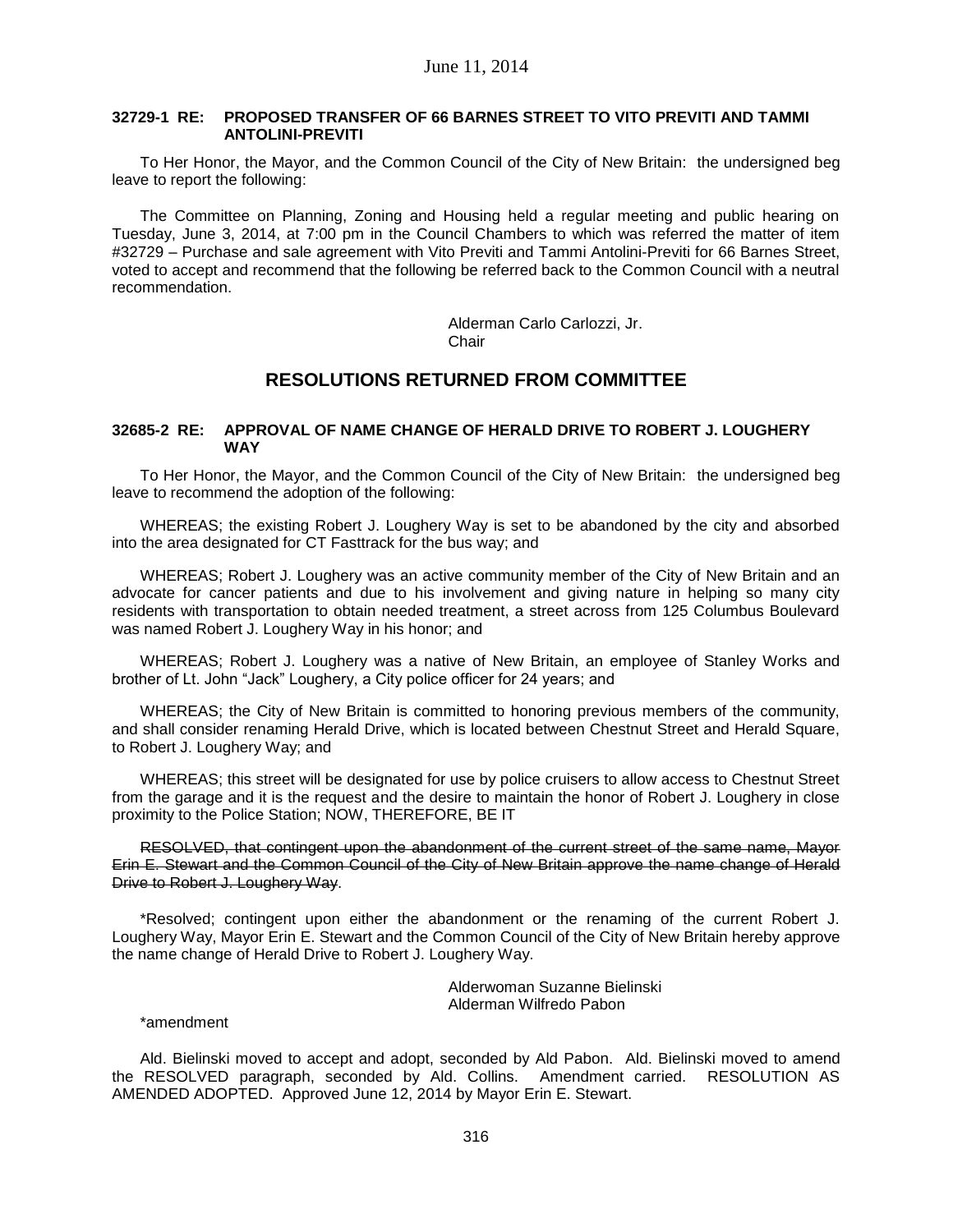#### **32688-2 RE: AMENDMENT TO SEC. 7-1 OF THE ORDINANCES REQUIRING A \$25.00 FEE FOR ISSUANCE OF A CERTIFICATE OF APPROVAL IN A SITUATION WHERE A CERTIFICATE OF OCCUPANCY IS NOT REQUIRED**

To Her Honor, the Mayor, and the Common Council of the City of New Britain: the undersigned beg leave to recommend the adoption of the following:

Resolution Summary: INTENT AND PURPOSE: To require a \$25.00 fee for issuance of a Certificate of Approval in a situation where a Certificate of Occupancy is not required.

BE IT ORDAINED BY THE COMMON COUNCIL OF THE CITY OF NEW BRITAIN that SECTION 7- 1 of Chapter 7 of the Code of Ordinances, City of New Britain, be amended as follows: (inserted text appears in underline; deleted text appears in strikethrough; new sections begin with the word [new]. ARTICLE I. IN GENERAL

Sec. 7-1. Building permit fees and other regulations--Generally.

(a) No permit to begin work for new construction alteration, removal, demolition or other building operation shall be issued until the fees prescribed in this chapter shall have been paid to the building official (or other authorized municipal agency), nor shall an amendment to a permit necessitating an additional fee because of an increase in the estimated cost of the work involved be approved until the additional fee shall have been paid.

(b) The fees for building permits shall be thirty-five dollars (\$35.00) for construction, alteration, removal, repair, demolition or other building operations per first one thousand dollars (\$1,000.00) of value or portion thereof, twenty-five dollars (\$25.00) for second one thousand dollars (\$1,000.00) of value or portion thereof and fifteen dollars (\$15.00) for every one thousand dollars (\$1,000.00) or fraction thereof cost in excess of two thousand dollars (\$2,000.00). These fees are to be charged for building permits for new construction or repairs or alterations for all classes of work related to building construction.

(c) The fee for a certificate of occupancy to be issued pursuant to this Code shall be twenty-five dollars (\$25.00) for construction, alteration, removal, repair, demolition or other building operations per each thousand dollars (\$1,000.00) of value or portion thereof up to two thousand dollars (\$2,000.00) and one dollar (\$1.00) for every one thousand dollars (\$1,000.00) or portion thereof in excess of two thousand dollars (\$2,000.00).

(d) The fees for final re-inspection for construction over five thousand dollars (\$5,000.00) shall be fifty dollars (\$50.00) for each trade inspector called for re-inspection. This fee shall apply each time an inspector is called for a final re-inspection.

(e) The fee for a Certificate of Approval to be issued pursuant to this Code shall be twenty-five dollars (\$25.00) for substantial compliance with the requirements of this Code, State of Connecticut Building Code, and the International Building Code for all completed work that requires a building permit but does not require a Certificate of Occupancy.

Alderman Wilfredo Pabon

Ald. Pabon moved to accept and adopt, seconded by Ald. Giantonio. So voted. Approved June 12, 2014 by Mayor Erin E. Stewart.

## **32729-2 RE: THE SALE OF 66 BARNES ST. TO VITO PREVITI AND TAMMI ANTOLINI-PREVITI**

To Her Honor, the Mayor, and the Common Council of the City of New Britain: the undersigned beg leave to recommend the adoption of the following:

Resolution Summary: PURPOSE. To convey a City of New Britain-owned property for rehabilitation and housing.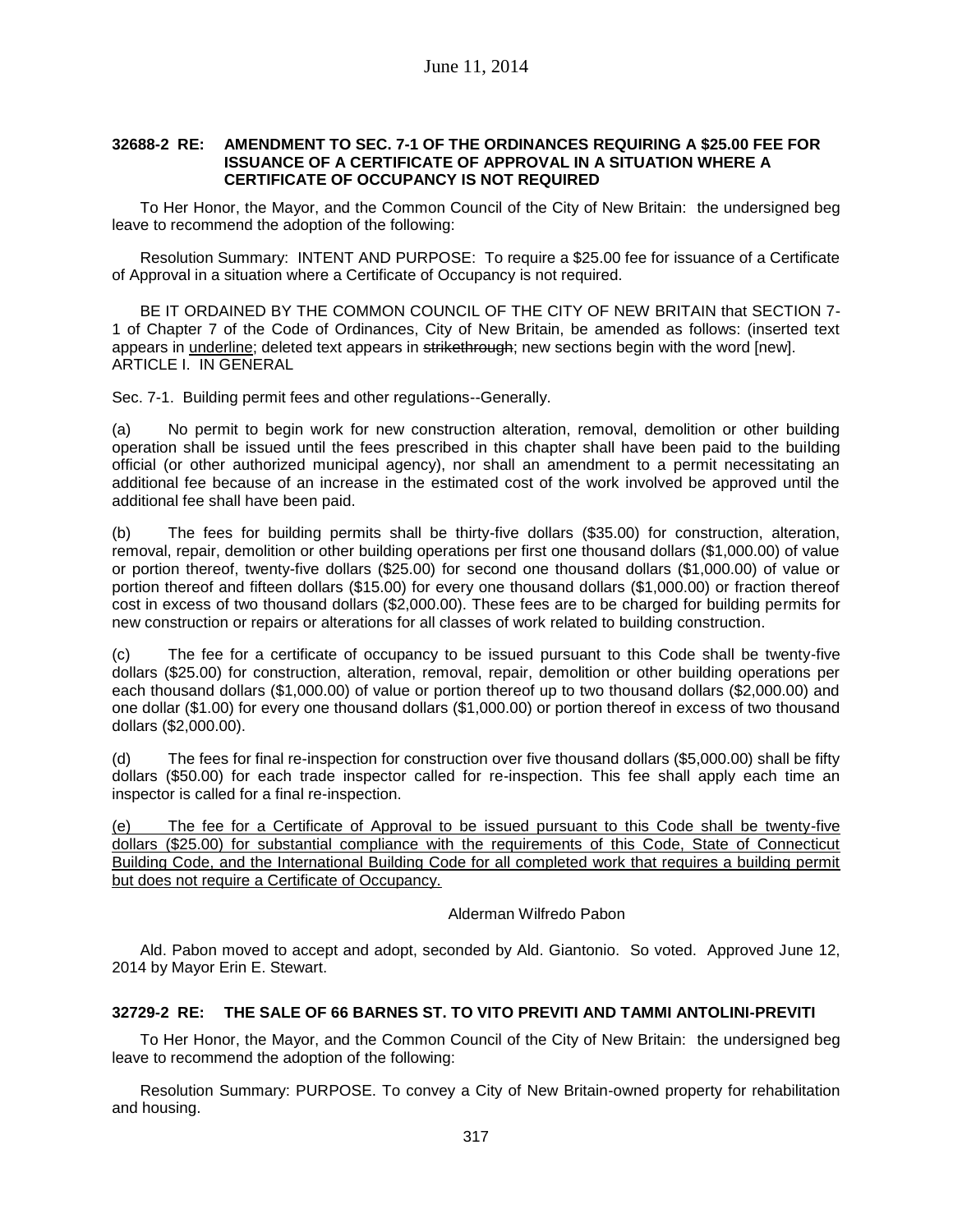WHEREAS, the City of New Britain currently owns property known as 66 Barnes Street which had been acquired through the foreclosure process and has been vacant since 11/30/12; and

WHEREAS, Vito Previti and Tammi Antolini-Previti have offered to purchase the property for Sixteen Thousand Dollars (\$16,000.00) and will rehabilitate the condition of the building; and

WHEREAS, Vito Previti and Tammi Antolini-Previti are owners of Vito and Sons Remodeling LLC and have had past experience in improving the appearance and condition of residential property. They propose to add an addition to the building to increase the square footage, as well as new framing, new siding, new roofing and new mechanics; and

WHEREAS, it is in the best interest of the City of New Britain to have this property rehabbed and restored to the grand list; now, therefore, be it

RESOLVED, that Erin E. Stewart, Mayor, be and is hereby authorized to negotiate and execute on behalf of the City of New Britain a Purchase and Sales Agreement with Vito Previti and Tammi Antolini-Previti for property known as 66 Barnes Street and to execute any and all documents necessary for the conveyance of said property in accordance with the terms of said agreement at a sales price not less than Sixteen Thousand Dollars (\$16,000.00).

> Alderman Michael Trueworthy Liaison Property Management

Ald. Trueworthy moved to accept and adopt, seconded by Ald. Giantonio. So voted. Approved June 12, 2014 by Mayor Erin E. Stewart.

## **NEW BUSINESS**

## **RESOLUTIONS**

#### **32759 RE: BUDGET APPROPRIATION - POLICE DEPARTMENT - JUSTICE ASSISTANCE GRANT - \$41,642.00**

To Her Honor, the Mayor, and the Common Council of the City of New Britain: the undersigned beg leave to recommend the adoption of the following:

WHEREAS, the Bureau of Justice Assistance (BJA), has funding available under the Edward Byrne Memorial Justice Assistance Grant (JAG) Formula Program, and,

WHEREAS, these funds are to be used to investigate gang, gun and drug related crimes, direct additional officers to active crime locations in the community and support police public service outreach programs, and,

WHEREAS, there is no requirement for a cash match, and,

WHEREAS, these funds, in the amount of \$41,642, will be used as set forth in the budget listed below, THEREFORE, BE IT

RESOLVED, that Mayor Erin Stewart be granted permission to apply for a Justice Assistance Grant in the sum of \$41,642, as follows: Revenue:

| ,,,,,,,,,,,,,  |                                |          |
|----------------|--------------------------------|----------|
| 269211150-4223 | <b>Federal Revenue</b>         | \$41.642 |
| Expenditures:  |                                |          |
| 269211150-5122 | OT - Gun Violence/ "Hot Spots" | \$23,642 |
| 269211150-5122 | OT - Community Outreach        | \$7,000  |
| 269211150-5814 | <b>Police Explorers</b>        | \$ 6.000 |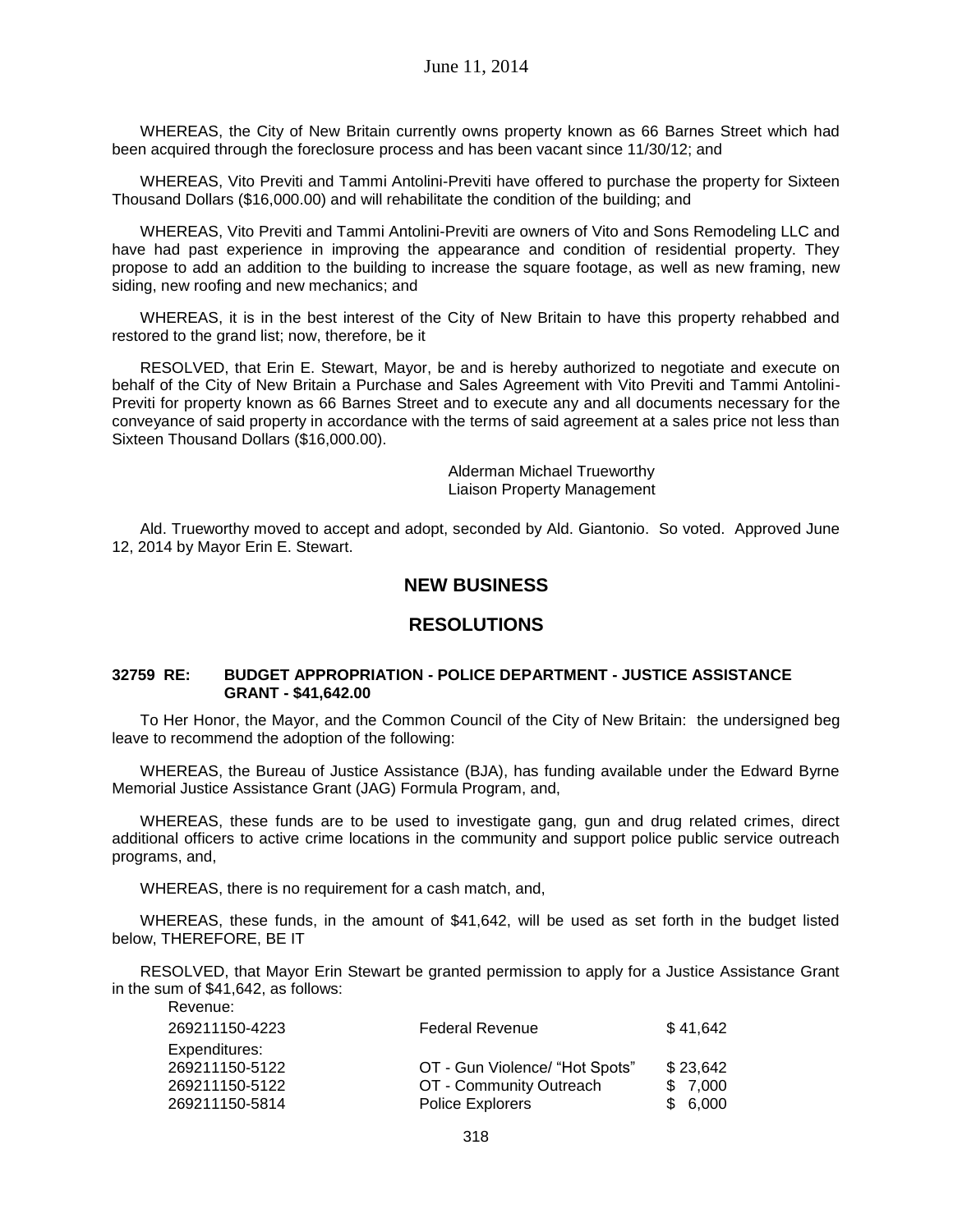269211150-5813 Police Athletic League \$ 5,000 Total Expenditures \$41,642

Ald. Suzanne Bielinski - Police Liaison Ald. Carlo Carlozzi, Jr. - Police Liaison Ald. Wilfredo Pabon - Police Liaison Ald. Emmanuel Sanchez - Police Liaison Ald. Robert Smedley - Police Liaison

Ald. Bielinski moved to accept and adopt, seconded by Ald. Smedley. So voted. Approved June 12, 2014 by Mayor Erin E. Stewart.

#### **32760 RE: BUDGET APPROPRIATION - HEALTH DEPARTMENT - GRANT FUNDING FROM THE STATE OF CONNECTICUT**

To Her Honor, the Mayor, and the Common Council of the City of New Britain: the undersigned beg leave to recommend the adoption of the following:

Program Objective: to upgrade New Britain's preparedness for response to Bioterrorism (BT), other outbreaks of infectious disease and other public health emergencies. To have the infrastructure in place to perform mass vaccinations/dispensing for the entire population of the city. To prevent or minimize the effects of a public health emergency on the people of the City of New Britain.

Local Program Operation Department: Health, under the supervision of the Director.

Resolution Purpose: To approve the receipt of additional grant funding from the State of Connecticut for period 7/1/14 through 06/30/15

WHEREAS; the State Department of Public Health has notified the City that funding has been awarded in the amount of \$56,954 for the period 7/1/14 through 6/30/15. THEREFORE, BE IT

RESOLVED, that The Mayor is authorized to sign any necessary and appropriate agreements in order to secure the use of such funds for said program. This approval may be so indicated by the Town Clerk signing and attesting to this resolution; and BE IT FURTHER

RESOLVED, that the amount of \$56,954 be appropriated into Special Revenue Fund #245, Bioterrorism Planning Program as follows:

Public Health Preparedness (1) Revenue:<br>245522142-4222

| Expenditures:  |                               |    |          |
|----------------|-------------------------------|----|----------|
| 245522142-5121 | <b>Full Time Salaries</b>     |    | \$13.455 |
| 245522142-5231 | Medicare                      | S  | 4,709    |
| 245522142-5876 | Administration                | S  | 1,400    |
| 245522142-5611 | <b>Office Supplies</b>        | S  | 500      |
| 245522142-5337 | Training & Education / Drills | \$ | 750      |
| 245522142-5331 | <b>Professional Services</b>  |    | \$36,140 |
|                | <b>Total Expenditures</b>     |    | \$56,954 |
|                |                               |    |          |

#### Alderman Adam Platosz

 $State of CT - BT$  \$ 56,954

Ald. Platosz moved to accept and adopt, seconded by Ald. Bielinski. Roll Call vote – all members voted in favor. Approved June 12, 2014 by Mayor Erin E. Stewart.

## **32761 RE: HEALTH DEPARTMENT IMMUNIZATION GRANT CONTRACT AMENDMENT**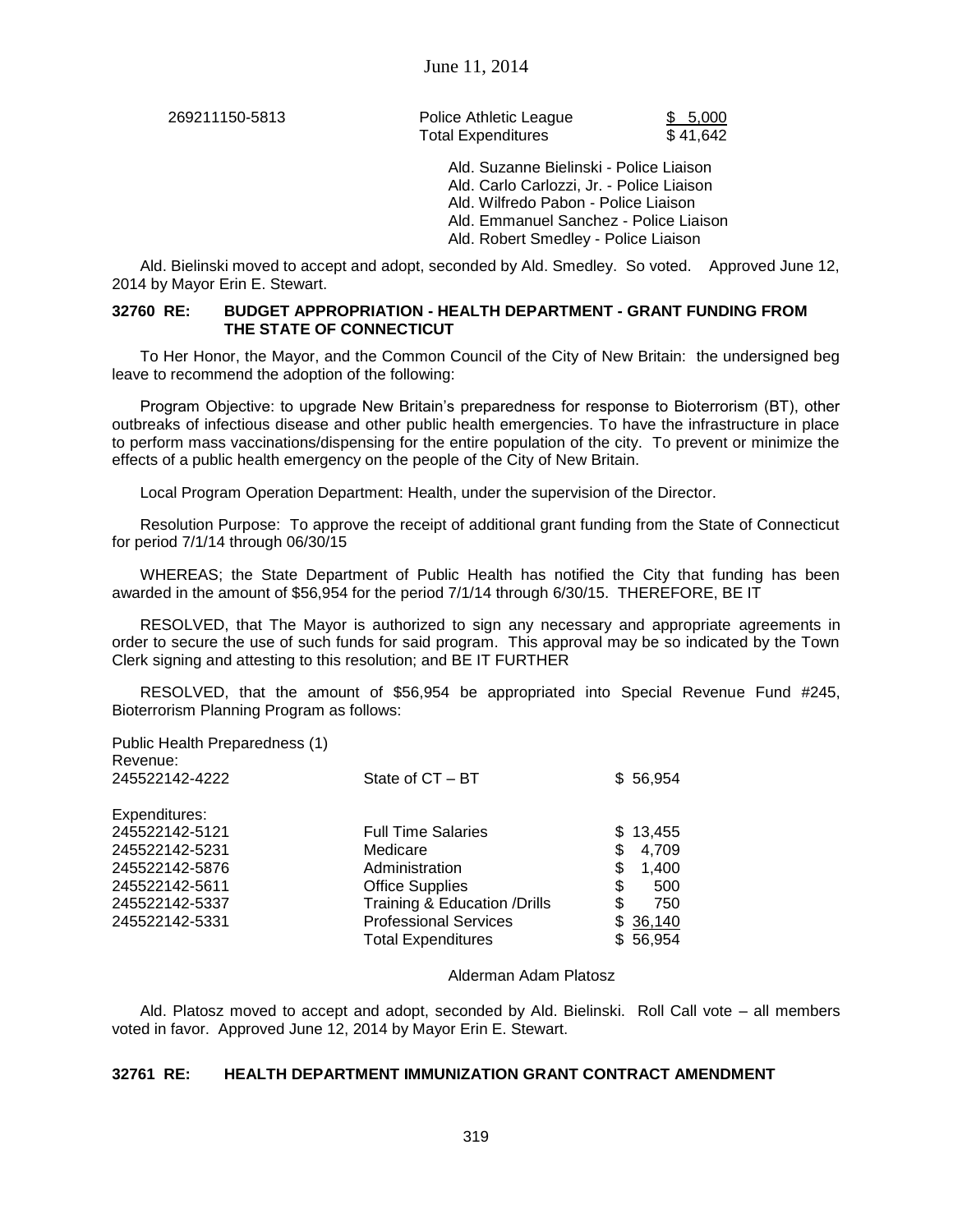To Her Honor, the Mayor, and the Common Council of the City of New Britain: the undersigned beg leave to recommend the adoption of the following:

Program Objective: Patient, parent and medical staff education; tracking of infants born at area hospitals; assessment of medical practices; surveillance for communicable diseases; and public education for prevention of communicable diseases to avoid the serious consequences of these diseases and to extend and improve the quality of New Britain resident's lives through immunizations. The initial year of grant funding, 1995.

Local program Operation Department: Health, under the supervision of the director

WHEREAS; the Health Department of the City of New Britain has an existing contract with the State Department of Public Health to provide immunization tracking and education services for New Britain residents through 12/31/2015.

WHEREAS; due to the resignation of the Immunization Coordinator in October 2013, the program had been inactive until May 2014 when a new Immunization Coordinator joined the Department, the Department of Public Health has issued a contract amendment to decrease funds for Period 3 to reflect the changes to the program.

WHEREAS; all other provisions of the contract shall remain in full force and effect.

WHERAS; the State of Connecticut ,Department of Public Health has notified the City that the grant will be funded at \$54,466 for the calendar year 2014; and

THEREFORE BE IT RESOLVED, that The Mayor be authorized to sign the contract amendment agreement for this program. And

THEREFORE BE IT RESOLVED, that the amended Special Revenue budget for fund #241, be \$54,466 for the one year period of 1/1/14 through 12/31/14 for the purpose of reflecting the State funding as follows:

| <b>REVENUE:</b><br>241522141-4222 | Revenue – St of CT                | \$54,466    |
|-----------------------------------|-----------------------------------|-------------|
| EXPENDITURES:                     |                                   |             |
| 241522141-5121                    | <b>Full Time Salaries</b>         | \$40,499    |
| 241522141-5122                    | Overtime                          | \$<br>300   |
| 241522141-5231                    | Medicare                          | \$<br>776   |
| 241522141-5220                    | <b>MERF Employer</b>              | \$<br>4,856 |
| 241522141-5227                    | Workers                           | \$<br>225   |
| 241522141-5876                    | <b>Administrative Fees</b>        | \$<br>4,640 |
| 241522141-5611                    | <b>Office Supplies</b>            | \$<br>500   |
| 241522141-5659                    | Operating Materials & Supplies \$ | 800         |
| 241522141-5652                    | <b>Program Supplies</b>           | \$<br>500   |
| 241522141-5337                    | Training/Conferences              | \$<br>505   |
| 241522141-5412                    | Telecommunications                | \$<br>360   |
| 241522141-5580                    | <b>Travel &amp; Meetings</b>      | \$<br>505   |
| <b>Total Expenditures</b>         |                                   | \$54,466    |

Alderman Adam Platosz, Liaison

Ald. Platosz moved to accept and adopt, seconded by Ald. Bielinski. Roll call vote – all members voted in favor. Approved June 12, 2014 by Mayor Erin E. Stewart.

#### **32762 RE: FISCAL YEAR 2015 GENERAL FUND BUDGET AMENDMENT - BOARD OF EDUCATION**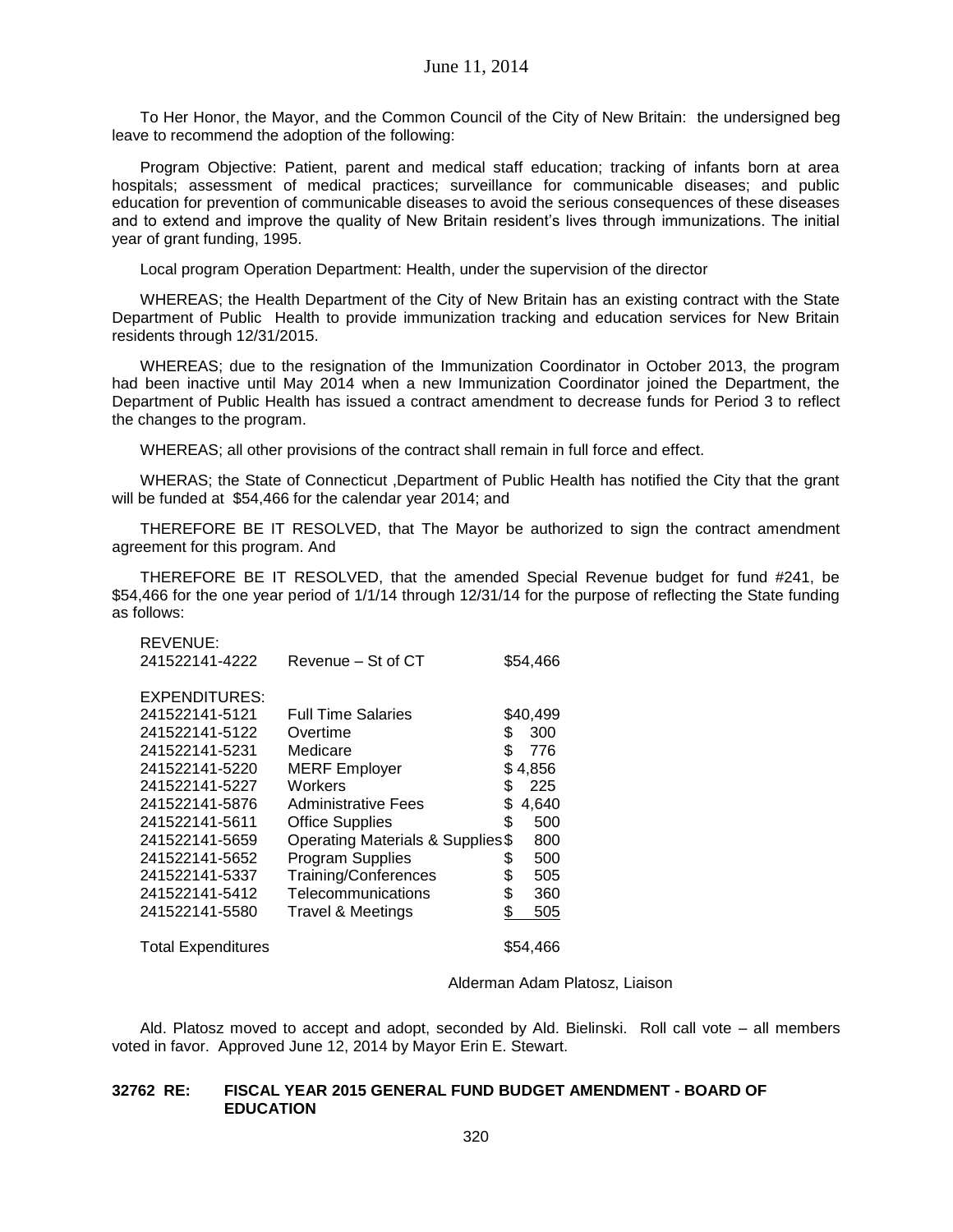To Her Honor, the Mayor, and the Common Council of the City of New Britain: the undersigned beg leave to recommend the adoption of the following:

Whereas, CT General State Statutes require municipalities to fund their Boards of Education at a Minimum Budget Requirement (MBR) on an annual basis. Municipalities that do not annually fund their Boards of Education are penalized at a \$2 reduction of Educational Cost Sharing (ECS) Grant Revenue for every \$1 that was not funded in accordance with MBR. In FY 14, New Britain's MBR is \$123,200,000. In FY 15, the General Fund Budget Local Appropriation to the Board of Education is \$118,800,000.

Whereas, the difference is \$4,400,000 and the estimated penalty for non-compliance would be \$8,800,000 in the reduction of the ECS revenue that the City is expected to receive in FY 15.

Therefore, Be it Resolved, that the FY 2014-2015 General Fund Budget be amended for this purpose as follows:

| Increase Revenue:                       |                          | <b>FY 15 CC</b><br>Adopted<br><b>Budget</b> | Increase/<br>(Decrease) | FY 15 Revised<br><b>Budget</b> |
|-----------------------------------------|--------------------------|---------------------------------------------|-------------------------|--------------------------------|
| 001624005-XXXX                          | General & Administrative |                                             | 4.400.000               | \$4,400,000                    |
| Increase Expenditure:<br>001729008-5899 | <b>BOE</b> Appropriation | 118,800,000                                 | 4,400,000               | \$123,200,000                  |

Alderman Michael Trueworthy Mayor Pro-Tempore

Ald. Trueworthy moved to accept and adopt, seconded by Ald. Sanchez. Ald. Giantonio moved to amend by deleting the second WHEREAS paragraph, seconded by Ald. Trueworthy. Amendment carried with Ald. DeFronzo opposed. RESOLUTION AS AMENDED ADOPTED by roll call vote – all members voted in favor.

#### **32763 RE: PROPERTY TAX RELIEF PROGRAM**

To Her Honor, the Mayor, and the Common Council of the City of New Britain: the undersigned beg leave to recommend the adoption of the following:

WHEREAS; The State of Connecticut enables municipalities to adopt various tax relief programs for Homeowners, Senior Citizens, Persons with Disabilities and Veterans;

WHEREAS; Municipalities may also offer potential tax relief programs based on income guidelines; THEREFORE BE IT

RESOLVED; that this resolution be referred to subcommittee for further discussion regarding the above listed programs.

Alderman Michael Trueworthy

Ald. Trueworthy moved to accept and refer to the Committee on Administration Finance and Law, seconded by Ald. Bielinski. RESOLUTION accepted and referred with Ald. Salvio opposed. Approved June 12, 2014 by Mayor Erin E. Stewart.

#### **32764 RE: 2014 ANNUAL CONSOLIDATED PLAN FOR HUD PROGRAMS**

*Proposed 2014 annual consolidated plan for HUD programs on file in Town Clerk's Office.*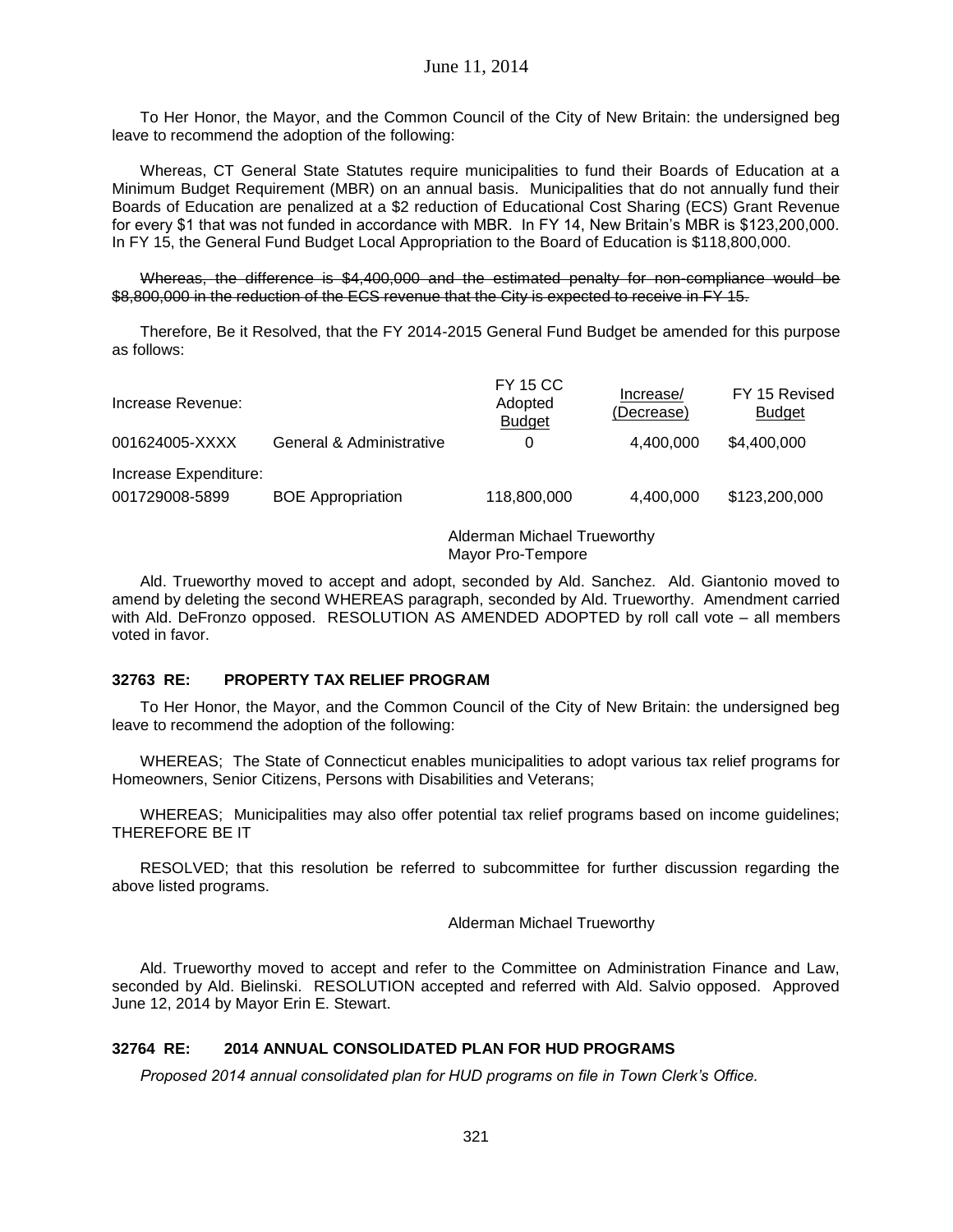Ald. Trueworthy and Ald. Carlozzi recused themselves due to a possible conflict of interest. Ald. Bielinski moved to accept and refer to the HUD Grants Committee, seconded by Ald. Collins. Ald. Bielinski moved to amend by striking the Common Council Award figures on all three proposals – CDBG, ESG and HOME. Amendment seconded by Ald. DeFronzo. Amendment carried by voice vote. RESOLUTION AS AMENDED ACCEPTED AND REFERRED TO COMMITTEE. Approved June 12, 2014 by Mayor Erin E. Stewart.

#### **32766 RE: SALE OF PATTON BROOK WELL TO THE BOARD OF WATER COMMISSIONERS OF THE TOWN OF SOUTHINGTON FOR \$1,300,000.00**

To Her Honor, the Mayor, and the Common Council of the City of New Britain: the undersigned beg leave to recommend the adoption of the following:

WHEREAS, the City of New Britain and Board of Water Commissioners lease the Patton Brook Well located in Southington, Connecticut to the Board of Water Commissioners of the Town of Southington; AND

WHEREAS, Patton Brook Well has been verified to be Class I Water Company Land by the Connecticut Department of Public Health, Water Supplies Section; AND

WHEREAS, the Lease Agreement expires on June 30, 2014; AND

WHEREAS, the Board of Water Commissioners of the Town of Southington has offered to purchase the Patton Brook Well for One Million Three Hundred Thousand & 00/l00 (\$1,300,000.00) Dollars ; AND

WHEREAS, in connection with the proposed sale, the City of New Britain Board of Water Commissioners is required to relinquish its diversion registration of 1.207 million gallons per day permitted withdrawal capacity and all riparian rights for this parcel to Southington; AND

WHEREAS, the City of New Britain Board of Water Commissioners will be required to obtain the approval of the Connecticut Department of Public Health, Water Supplies Section to sell Patton Brook Well because it is Class I Water Company Land; AND

WHEREAS, Section 15-4(x) authorizes the City of New Britain to sell water property it no longer needs subject to approval of the Board of Water Commissioners and Common Council; AND

WHEREAS, the City of New Britain Board of Water Commissioners voted at its Meeting of June 10, 2014 to sell the Patton Brook Well to the Board of Water Commissioners of the Town of Southington, and to forward the sale to the Mayor and Common Council with a favorable recommendation for their approval; AND

WHEREAS, Mayor Erin E. Stewart has approved the sale of Patton Brook Well and recommends it to the Common Council of the City of New Britain; therefore, be it

RESOLVED, that the Common Council of the City of New Britain hereby approves the sale of Patton Brook Well by the City of New Britain Board of Water Commissioners to the Board of Water Commissioner of the Town of Southington for a purchase price of One Million Three Hundred Thousand & 00/l00 (\$1,300,000.00) Dollars and the Mayor and the Chairman of the City of New Britain Board of Water Commissioners are hereby authorized to execute any and all documents necessary for the conveyance of said property.

Alderman Adam Platosz

Ald. Platosz moved to accept and refer to the Consolidated Committee, seconded by Ald. Collins. So voted. Approved June 12, 2014 by Mayor Erin E. Stewart.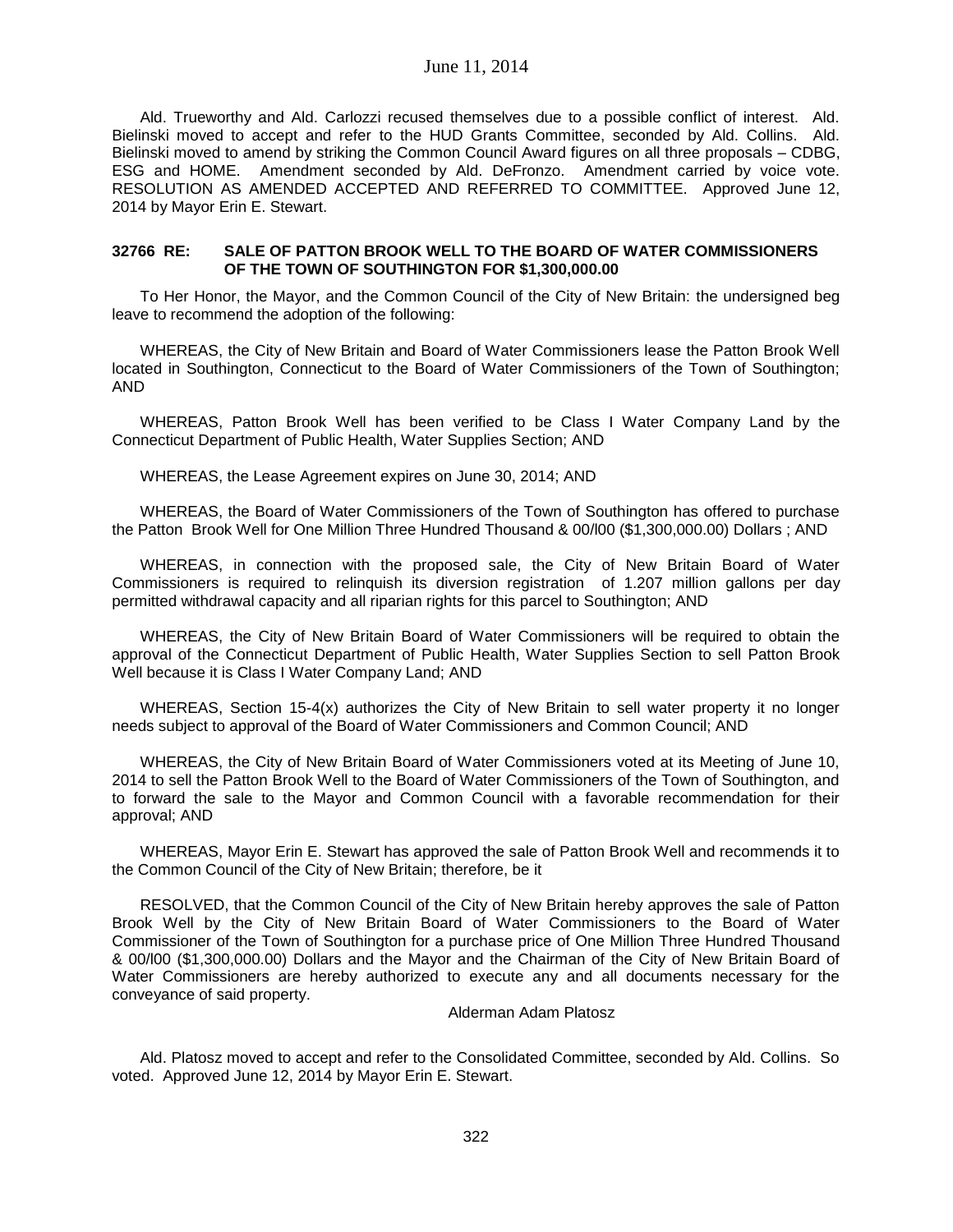#### **32767 RE: FISCAL YEAR 2015 COMMUNITY SERVICES BUDGET AMENDMENTS**

To Her Honor, the Mayor, and the Common Council of the City of New Britain: the undersigned beg leave to recommend the adoption of the following:

Whereas, additional money would be needed to restore funding for the Systems of Care Grant and Youth Service Bureau Grant back to FY 15 Department Request funding levels.

Whereas, there are monies available in the Contingency account that can be allocated for this specific purpose,

Therefore, Be it Further Resolved, that the FY 2014-2015 General Fund Budget be transferred for this purpose as follows:

| Decrease<br>Expenditure: |                                                                                      | <b>FY 15 CC</b><br><b>Adopted Budget</b> | Increase/(Decrease) | FY 15 Revised<br><b>Budget</b> |
|--------------------------|--------------------------------------------------------------------------------------|------------------------------------------|---------------------|--------------------------------|
| 001625101-5871           | Admin & Contingency -<br>Contingency                                                 | 800.000                                  | (227, 131)          | \$587,869                      |
| 001523003-5121           | Disabilities Commission - Full<br><b>Time Salaries</b>                               | 127,641                                  | (27, 475)           | \$100,166                      |
| 001523003-5123           | Disabilities Commission -<br>Longevity                                               | 1,050                                    | (245)               | \$805                          |
|                          | Total                                                                                |                                          | (254, 851)          |                                |
| Increase<br>Expenditure: |                                                                                      |                                          |                     |                                |
|                          | General & Administrative -                                                           |                                          |                     |                                |
| 001522004-7010           | <b>Transfer to Other Funds</b><br><b>Systems of Care</b>                             | $\Omega$                                 | 47,785              | \$47,785                       |
| 001522004-7010           | General & Administrative -<br><b>Transfer to Other Funds</b><br>Youth Service Bureau | 73,863                                   | 190,816             | \$264,679                      |
| 001523003-5124           | Disabilities Commission -<br><b>Part Time Salaries</b>                               | $\mathbf 0$                              | 15,000              | \$15,000                       |
| 001523003-5331           | Disabilities Commission -<br><b>Professional Services</b>                            | $\Omega$                                 | 300                 | \$300                          |
| 001523003-5337           | Disabilities Commission -<br>Training/Conferences                                    | 0                                        | 300                 | \$300                          |
| 001523003-5540           | Disabilities Commission -<br>Advertising                                             | 0                                        | 150                 | \$150                          |
| 001523003-5611           | Disabilities Commission -<br><b>Office Supplies</b>                                  | $\mathbf 0$                              | 500                 | \$500                          |
|                          | Total                                                                                |                                          | 254,851             |                                |

Therefore, Be It Further Resolved, that the Systems of Care budget be amended for this purpose as follows:

| Increase<br>Revenues: |                                            | <b>FY 15 CC</b><br>Adopted<br><b>Budget</b> | Increase/(Decrease) | FY 15 Revised<br><b>Budget</b> |
|-----------------------|--------------------------------------------|---------------------------------------------|---------------------|--------------------------------|
| 248523106-4514        | Systems of Care -<br><b>Wheeler Clinic</b> |                                             | 105.484             | \$105,484                      |
| 248523106-6001        | Systems of Care - General<br>Fund          |                                             | 47,785              | \$47,785                       |
|                       |                                            |                                             | 153.269             | 153.269                        |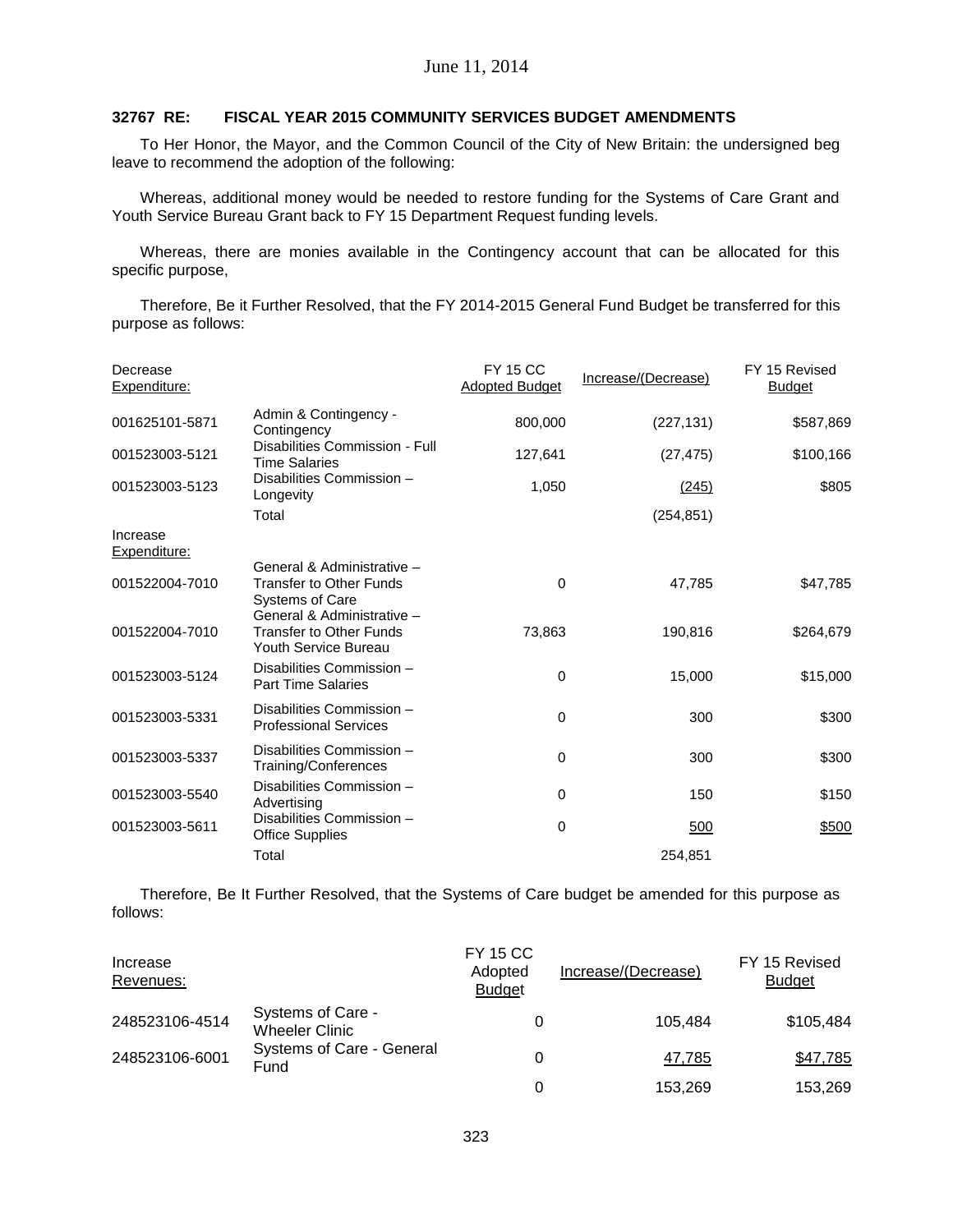| Increase<br>Expenditures: |                                                     |          |         |           |
|---------------------------|-----------------------------------------------------|----------|---------|-----------|
| 248523106-5121            | Systems of Care - Full<br><b>Time Salaries</b>      | 0        | 116,535 | \$116,535 |
| 248523106-5123            | Systems of Care -<br>Longevity                      | $\Omega$ | 1,125   | \$1,125   |
| 248523106-5220            | Systems of Care - MERF<br>Employer                  | 0        | 15,150  | \$15,150  |
| 248523106-5227            | Systems of Care -<br>Workers' Comp                  | 0        | 500     | \$500     |
| 248523106-5228            | Systems of Care - Major<br><b>Medical Insurance</b> | 0        | 18.269  | \$18,269  |
| 248523106-5231            | Systems of Care -<br><b>Medicare Employer</b>       | 0        | 1,690   | \$1,690   |
|                           |                                                     | 0        | 153,269 | 153,269   |

Therefore, Be It Further Resolved, that the Youth Service Bureau budget be amended for this purpose as follows:

| Increase<br>Revenues:     |                                                                            | <b>FY 15 CC</b><br>Adopted<br><b>Budget</b> | Increase/(Decrease) | FY 15 Revised<br><b>Budget</b> |
|---------------------------|----------------------------------------------------------------------------|---------------------------------------------|---------------------|--------------------------------|
| 278536001-4222            | Youth Service Bureau -<br><b>State</b>                                     | 80,321                                      | 0                   | \$80,321                       |
| 278536001-4513            | Youth Service Bureau -<br><b>In-kind Services</b>                          | 0                                           | 8,925               | \$8,925                        |
| 278536001-4516            | Youth Service Bureau -<br><b>Parochial Schools</b>                         | $\mathbf 0$                                 | 25,000              | \$25,000                       |
| 278536001-6001            | Youth Service Bureau -<br><b>General Fund</b>                              | 73,863                                      | 190,816             | \$264,679                      |
|                           |                                                                            | 154,184                                     | 224,741             | 378,925                        |
| Increase<br>Expenditures: |                                                                            |                                             |                     |                                |
| 278536001-5121            | Youth Service Bureau -<br><b>Full Time Salaries</b>                        | 101,914                                     | 107,457             | \$209,371                      |
| 278536001-5122            | Youth Service Bureau -<br>Overtime                                         | 0                                           | 2,000               | \$2,000                        |
| 278536001-5123            | Youth Service Bureau -<br>Longevity                                        | 950                                         | 245                 | \$1,195                        |
| 278536001-5124            | Youth Service Bureau -<br><b>Part Time Salaries</b>                        | 0                                           | 12,480              | \$12,480                       |
| 278536001-5220            | Youth Service Bureau -<br><b>MERF Employer</b>                             | 13,249                                      | 13,970              | \$27,219                       |
| 278536001-5231            | Youth Service Bureau -<br>Medicare Employer Share                          | 1,478                                       | 1,587               | \$3,065                        |
| 278536001-5235            | Youth Service Bureau -<br><b>Employee Pension &amp;</b><br><b>Benefits</b> | 24,717                                      | 68,574              | \$93,291                       |
| 278536001-5337            | Youth Service Bureau -<br>Training/Conferences                             | 0                                           | 3,200               | \$3,200                        |
| 278536001-5412            | Youth Service Bureau -<br>Telecommunications                               | 800                                         | 1,228               | \$2,028                        |
| 278536001-5441            | Youth Service Bureau -<br>Rents                                            | 7,497                                       | 0                   | \$7,497                        |
| 278536001-5540            | Youth Service Bureau -                                                     | $\mathbf 0$                                 | 800                 | \$800                          |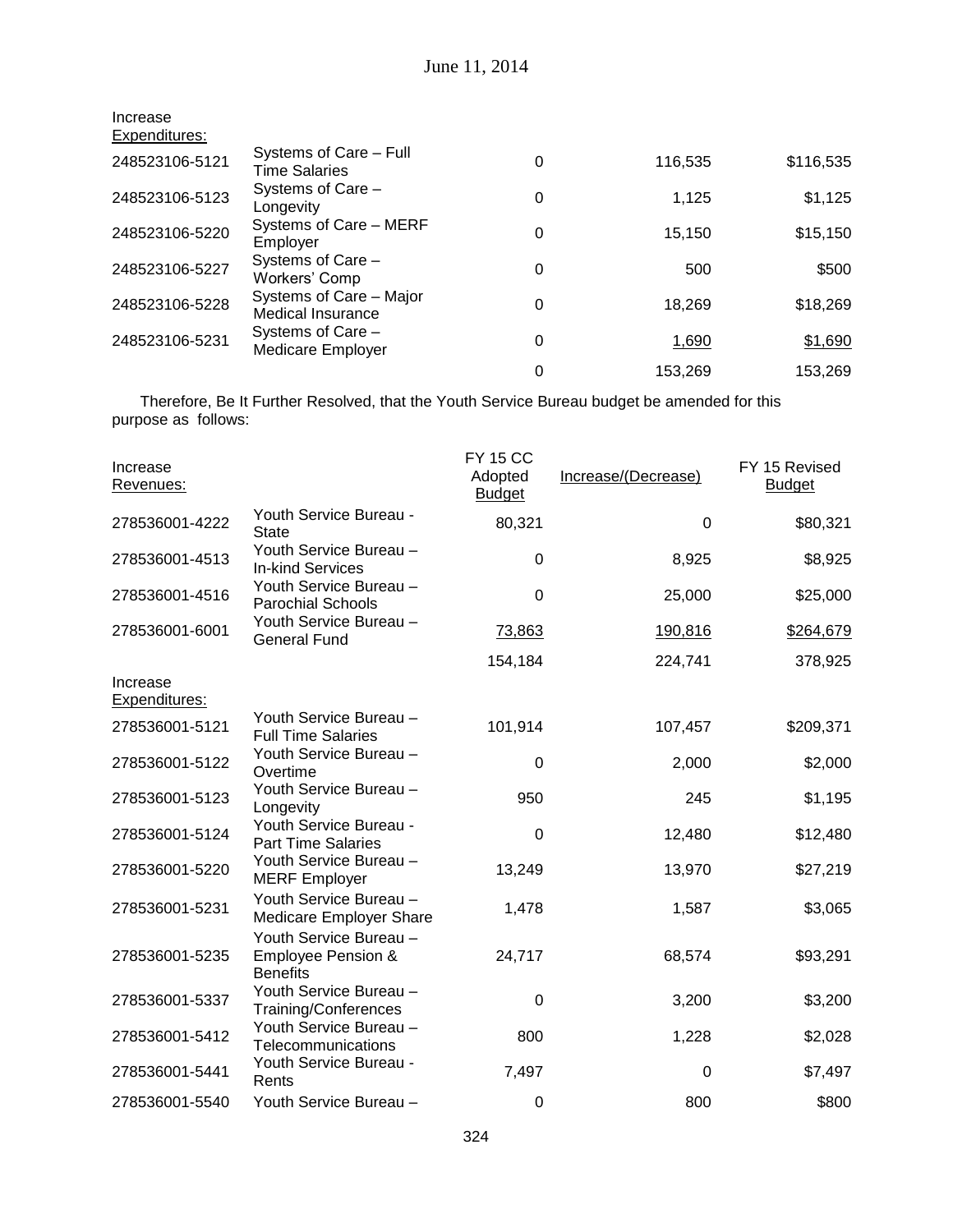|                | Advertising                                                                   |         |         |          |
|----------------|-------------------------------------------------------------------------------|---------|---------|----------|
| 278536001-5580 | Youth Service Bureau -<br>Travel/Mileage                                      | 0       | 200     | \$200    |
| 278536001-5610 | Youth Service Bureau -<br>Postage, Copies & Scans                             | 2,000   | 0       | \$2,000  |
| 278536001-5659 | Youth Service Bureau -<br><b>Operating Materials &amp;</b><br><b>Supplies</b> | 1.579   | 0       | \$1,579  |
| 278536001-5662 | Youth Service Bureau –<br>S.I.P.                                              | 0       | 13,000  | \$13,000 |
|                |                                                                               | 154.184 | 224,741 | 378,925  |

#### Alderman Michael Trueworthy Mayor Pro-Tempore

Ald. Trueworthy moved to accept and adopt, seconded by Ald. Bielinski. Ald. Giantonio moved to table, seconded by Ald. Pabon. Roll call vote – 9 in favor, 6 opposed. IN FAVOR: Ald. Sanchez, Carlozzi, DeFronzo, Salvio, Pabon, Giantonio, Smedley, Salerno and Naples. OPPOSED: Ald. Trueworthy, Magnuszewski, Black, Collins, Platosz and Bielinski. RESOLUTION TABLES.

#### **32765 RE: RECYCLABLE MATERIALS PROCESSING AGREEMENT WITH MURPHY ROAD RECYCLING, LLC**

To Her Honor, the Mayor, and the Common Council of the City of New Britain: the undersigned beg leave to recommend the adoption of the following:

WHEREAS, Along with 16 other communities, the City of New Britain has been a member community of the Bristol Resource Recovery Facility Committee (BRRFOC) and the Tunxis Recycling Operating Committee (TROC) for over 30 years;

WHEREAS, the contract for the processing of recyclable materials for all the BRRFOC and TROC communities expires at the end of this month (June 2014);

WHEREAS, the City typically collects over 4,000 tons per year as part of the City's curb-side single stream recycling collection program;

WHEREAS, the City participated in a bid with the other BRRFOC and TROC communities for the processing of Acceptable Recyclable Materials. This bid involves a 5-Year contract with an option to extend for an additional 5 years, and involves the communities receiving payment for the acceptable recyclable materials delivered to the processing facility;

WHEREAS, Murphy Road Recycling, LLC submitted a proposal for processing the BRRFOC and TROC Communities Acceptable Recyclable Materials at their facility on Christian Lane in Berlin, CT. Under Murphy Road Recycling, LLC's proposal communities would receive \$9.05/ton for acceptable recyclable materials delivered to their Berlin facility;

THEREFORE Be It Resolved, that the Common Council authorizes Mayor Erin Stewart to sign an agreement with Murphy Road Recycling, LLC for the processing of the City's recyclable materials.

> Ald. Suzanne Bielinski Ald. Carlo Carlozzi, Jr. Ald. Jamie Giantonio Ald. Eva Magnuszewski Ald. Don Naples Ald. Emmanuel Sanchez